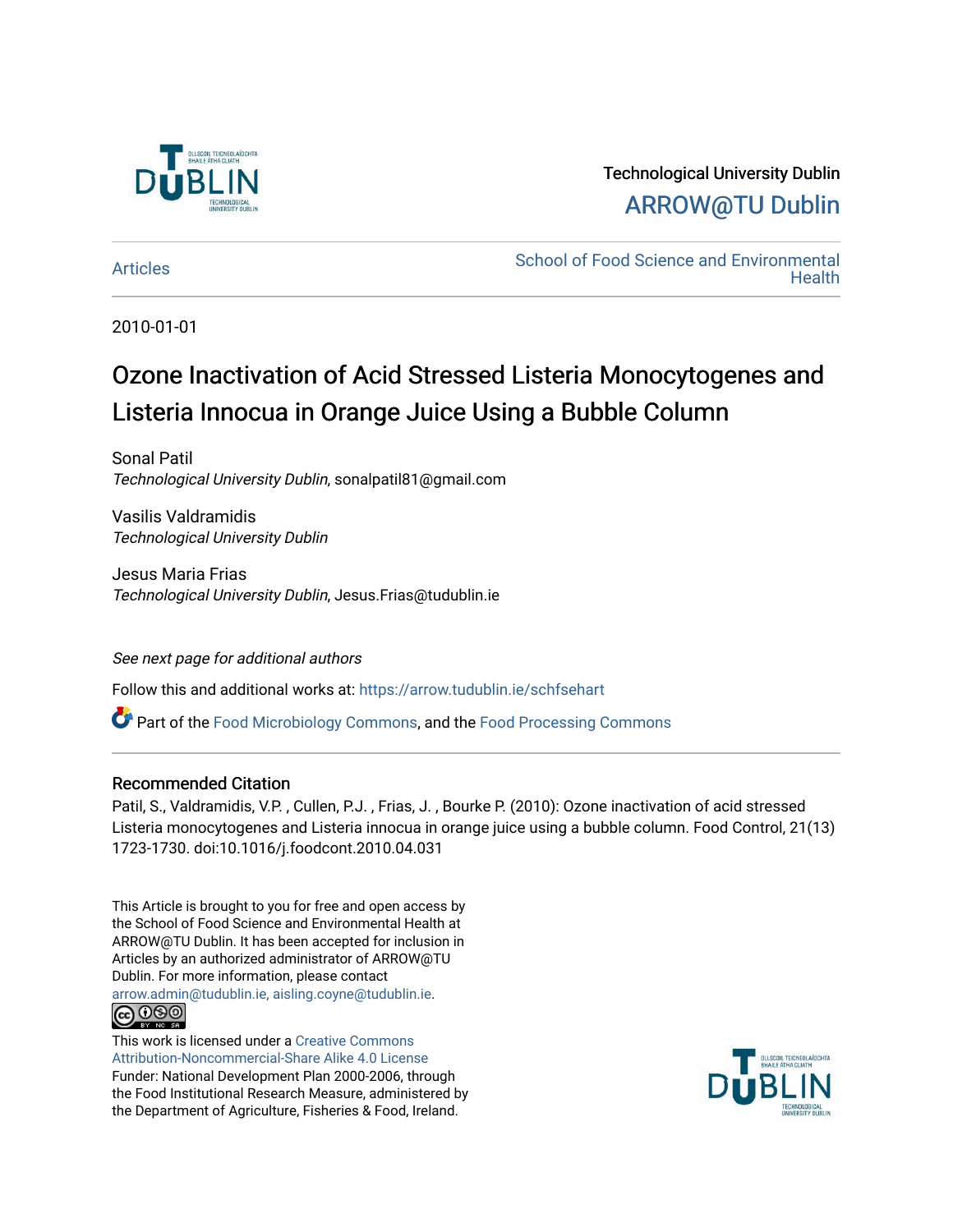## Authors

Sonal Patil, Vasilis Valdramidis, Jesus Maria Frias, Patrick Cullen, and Paula Bourke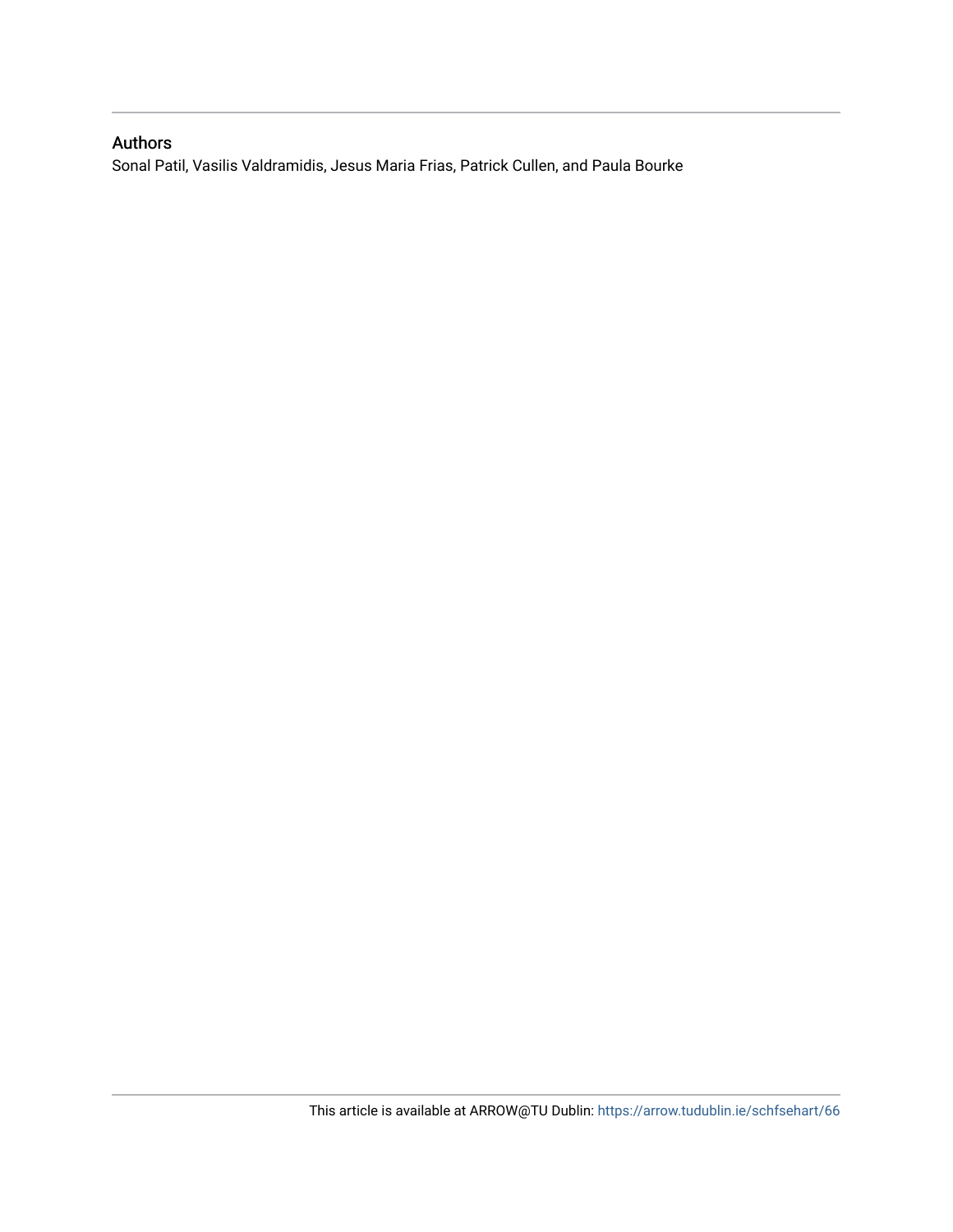| $\mathbf{1}$     | inactivation<br>of<br>acid<br>Listeria<br>"Ozone<br>stressed<br>Title:                      |  |  |  |  |  |  |  |  |  |  |
|------------------|---------------------------------------------------------------------------------------------|--|--|--|--|--|--|--|--|--|--|
| $\overline{2}$   | monocytogenes and Listeria innocua in orange juice using a                                  |  |  |  |  |  |  |  |  |  |  |
| $\mathfrak{Z}$   | bubble column"                                                                              |  |  |  |  |  |  |  |  |  |  |
| $\overline{4}$   |                                                                                             |  |  |  |  |  |  |  |  |  |  |
| 5                | S. Patil, V.P. Valdramidis, P.J. Cullen, J. Frias, and P. Bourke*                           |  |  |  |  |  |  |  |  |  |  |
| 6                |                                                                                             |  |  |  |  |  |  |  |  |  |  |
| $\tau$           | School of Food Science and Environmental Health, Dublin Institute of Technology,            |  |  |  |  |  |  |  |  |  |  |
| $8\,$            | Cathal Brugha Street, Dublin 1, Ireland                                                     |  |  |  |  |  |  |  |  |  |  |
| $\boldsymbol{9}$ |                                                                                             |  |  |  |  |  |  |  |  |  |  |
| 10               |                                                                                             |  |  |  |  |  |  |  |  |  |  |
| 11               |                                                                                             |  |  |  |  |  |  |  |  |  |  |
| 12               |                                                                                             |  |  |  |  |  |  |  |  |  |  |
| 13               |                                                                                             |  |  |  |  |  |  |  |  |  |  |
| 14               |                                                                                             |  |  |  |  |  |  |  |  |  |  |
| 15               |                                                                                             |  |  |  |  |  |  |  |  |  |  |
| 16               |                                                                                             |  |  |  |  |  |  |  |  |  |  |
| 17               |                                                                                             |  |  |  |  |  |  |  |  |  |  |
| 18               |                                                                                             |  |  |  |  |  |  |  |  |  |  |
| 19               |                                                                                             |  |  |  |  |  |  |  |  |  |  |
| 20               |                                                                                             |  |  |  |  |  |  |  |  |  |  |
| 21               |                                                                                             |  |  |  |  |  |  |  |  |  |  |
| $22\,$           | * Corresponding author. Tel: +353-14027594; Fax: +353-14024495; E-mail: paula.bourke@dit.ie |  |  |  |  |  |  |  |  |  |  |
| 23               |                                                                                             |  |  |  |  |  |  |  |  |  |  |
| 24               |                                                                                             |  |  |  |  |  |  |  |  |  |  |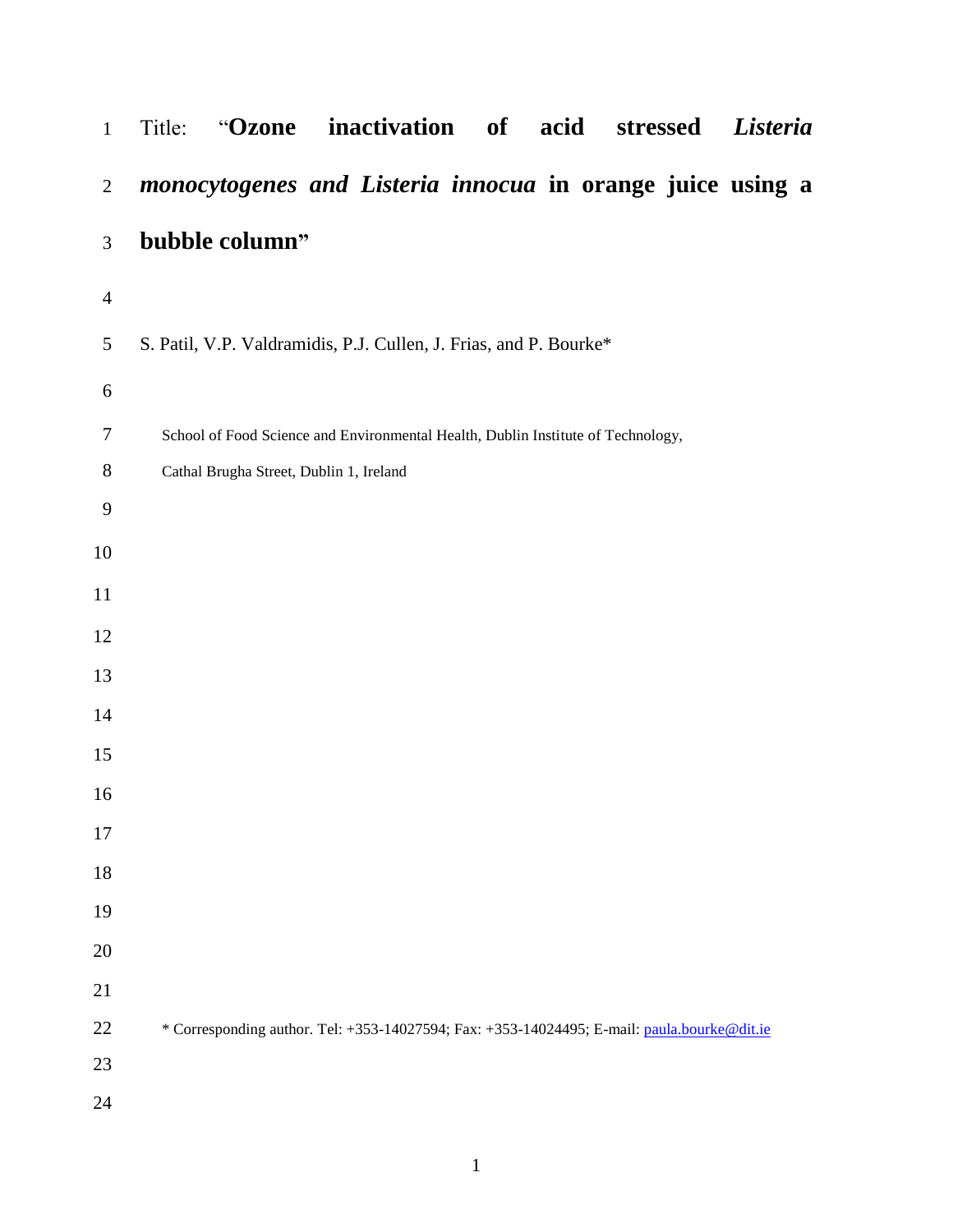#### **Abstract**

 Orange juice inoculated with *Listeria monocytogenes* strains ATCC 7644, NCTC 11994 27 and *Listeria innocua* NCTC 11288 (10<sup>6</sup> CFU/ml) as challenge microorganisms was treated with direct ozone at 0.098mg/min/ml for different time periods (0-8 min) using an ozone bubble column. Ozone treatment of mild acid stressed and mild acid stress- habituated (pH 5.5) cells of *L. monocytogenes* resulted in higher inactivation times compared to control non-acid stressed cells. Additionally acid stressed cells habituated in orange juice (ATCC 7644 & NCTC 11288), showed higher inactivation times during ozonation by comparison with the control as well as the mild-acid stressed cells. Overall the gaseous ozone treatment applied to orange juice resulted in a population reduction of 5 log cycles within a time range that varied between 5 to 9 min. Key words**:** *Listeria monocytogenes***, ozone, bubble column, non-thermal inactivation, acid stress, orange juice, microbial kinetics**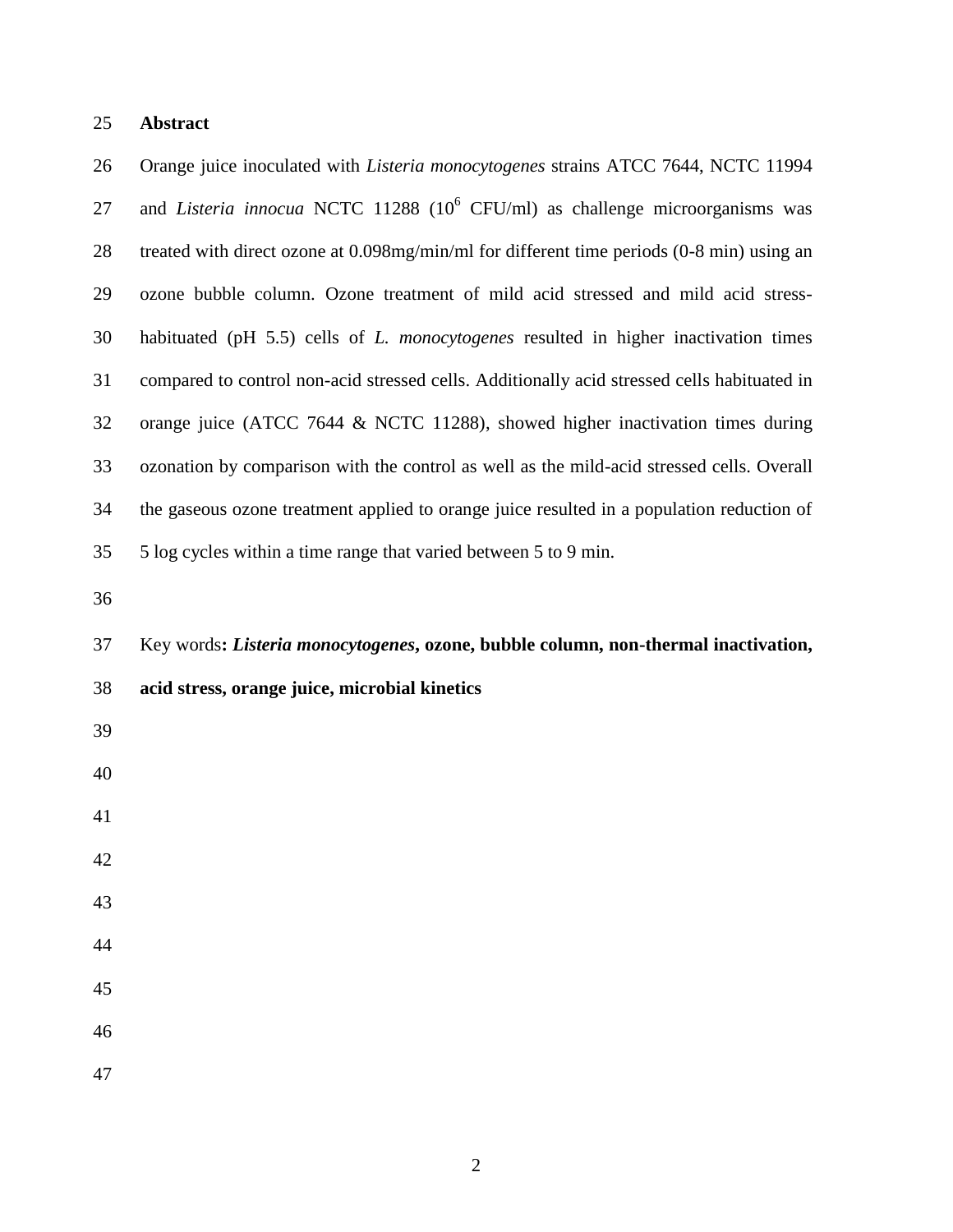#### **1 Introduction**

 *Listeria monocytogenes* is a Gram positive, psychrotrophic pathogen ubiquitous in the environment and has been found in fruits and vegetables. *L. monocytogenes* is capable of growing at refrigeration temperatures in high salt and acid foods. *L. innocua* is often selected for inactivation studies because it is non pathogenic but still closely related to *L. monocytogenes* (Picart, Dumay & Cheftel, 2002)*.* No outbreaks involving *L. monocytogenes* in fruit juices have been reported; however this pathogen has been isolated from unpasteurised apple juice (pH 3.78) and apple-raspberry juice blend (pH 3.75) after 1 day storage at 5 ºC (Sado, Jinneman, Husby, Sorg & Omiecinsky, 1998). This pathogen is a vehicle of human listeriosis which survived well beyond the normal shelf life of unsterile orange juices (Ryser & Marth, 1991). Oyarzábal, Nogueira and Gombas (2003) studied the survival of *L. monocytogenes* and other foodborne pathogens in apple, orange, pineapple, and white grape juice concentrates and showed that these 61 pathogens were recoverable from all concentrates through 12 weeks of storage at  $-23 \degree C$ . The low pH of fruit juices plays an important role in survival of food borne pathogens. The ability of *L. monocytogenes* to respond to low pH conditions plays an integral role in its survival and resistance to acidic foods (Cotter, Gahan & Hill, 2000), thus affecting the food processing and preservation protocols. The organism can become highly resistant to even extremely acidic conditions due to stress hardening (Lou & Yousef, 1997). Some studies have shown that Acid Tolerance Response (ATR) of *L. monocytogenes*, as a consequence of stress hardening, can result in its increased thermal tolerance in apple, orange and white grape juice (Mazzotta, 2001). Strategies to meet consumer demands for better quality food products include minimal processing, which could introduce potential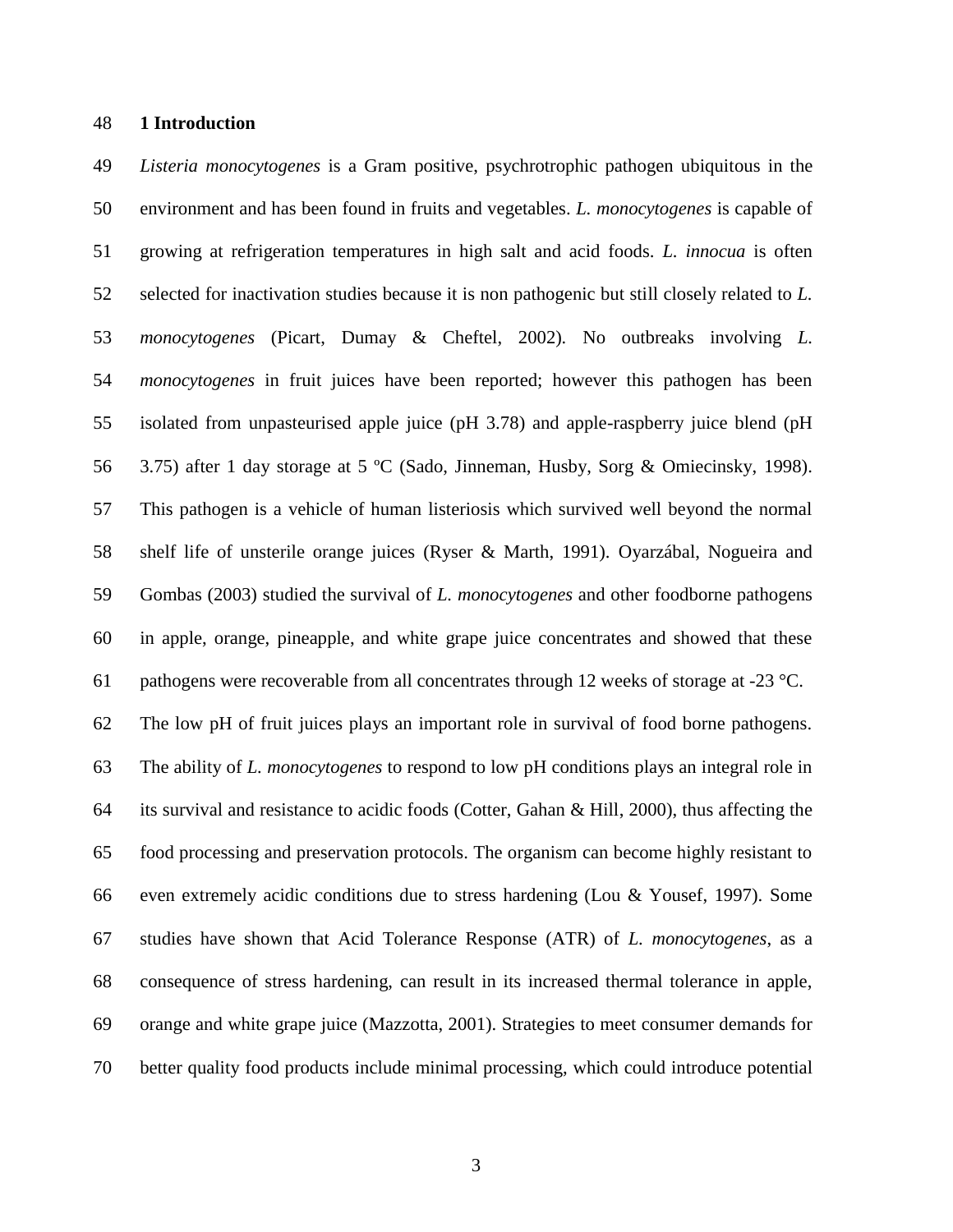for pathogen survival. Caggia, Ombretta, Restuccia and Randazzo (2009) reported that orange juice and minimally processed orange juice slices can support the growth of acid adapted *L. monocytogenes*. In food processing technologies, there is an extensive use of low pH environments (decontamination by acetic acid in beef processing, fermentation etc.) which can result in the alteration of the cellular physiology of the pathogen either by *de novo* protein synthesis or by changes in the fatty acid composition of the cell membrane (Foster 1991, Phan-Thanh, Mahouin, & Alige, 2000). This can lead to enhanced resistance to any further or subsequent acid stress which may be part of a processing treatment. This acid tolerance is also termed as acid habituation which is the increased resistance to extreme pH conditions after adaptation to sublethal acidic environments (Koutsoumanis & Sofos, 2004). *L. monocytogenes* is more resistant than many foodborne pathogens to organic acids and can be difficult to control in food processing facilities (Johnson, 2003), therefore it is necessary to evaluate responses of *Listeria* cells exposed to different acidic conditions.

 The US Food and Drug Administration (US FDA) issued a final rule requiring fruit and vegetable juice producers to apply a 5-log pathogen reduction process (US FDA, 2004a). In recent years consumers have increasingly sought ready to use 'fresh-like' products, which are usually refrigerated. This has led the food industry to develop alternative processing technologies, to produce foods with a minimum of nutritional, physicochemical, or organoleptic changes induced by these technologies (Esteve & Frigola*,* 2007), whilst maintaining safety profiles with respect to pathogens of concern. The FDA's approval of ozone as a direct additive to food in 2001 triggered interest in ozone applications, with a number of commercial fruit juice processors in the US and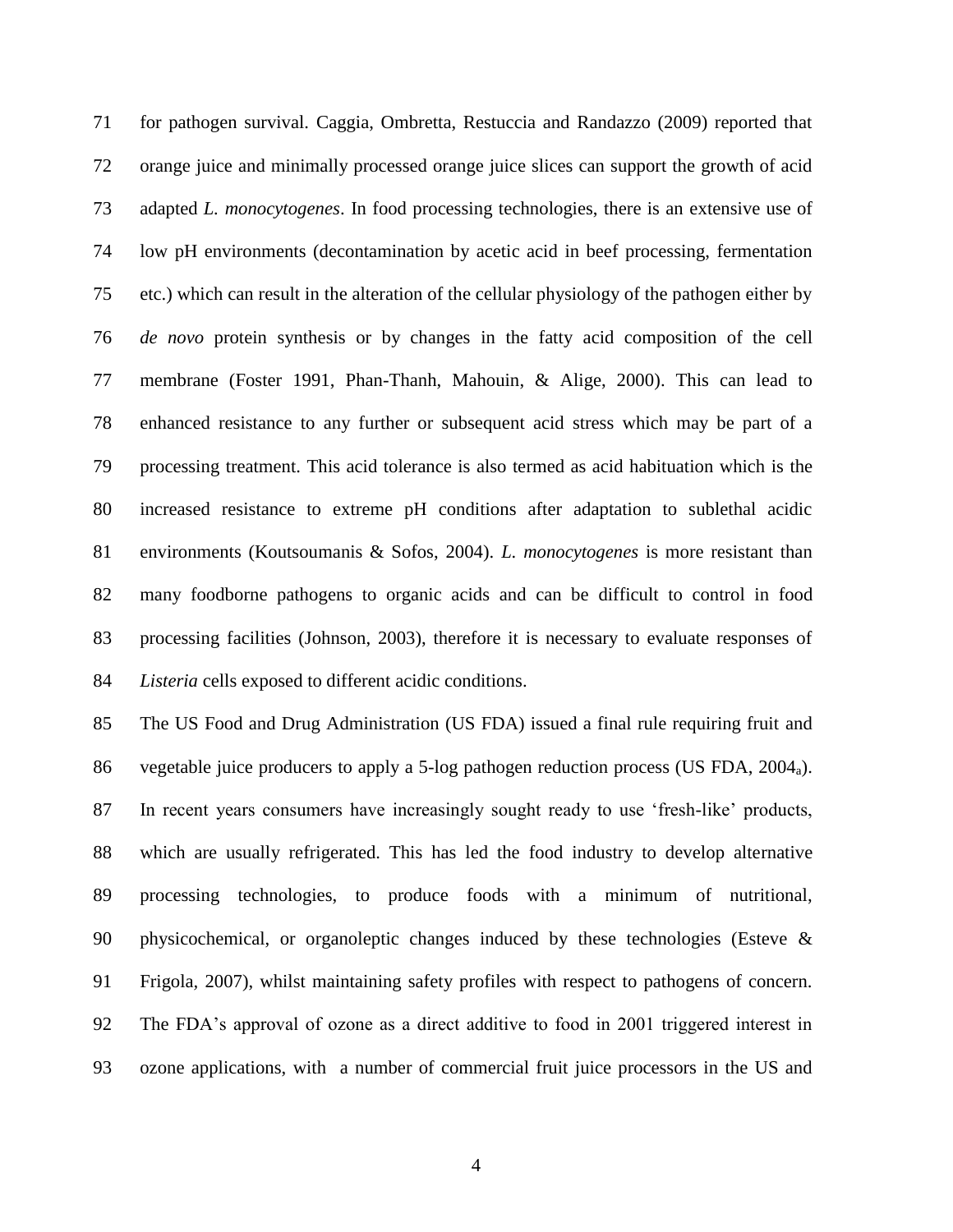Europe employing ozone for pasteurization, resulting in industry guidelines being issued 95 by the FDA (USFDA,  $2004<sub>b</sub>$ ). Ozone is a triatomic allotrope of oxygen and is characterized by a high oxidation potential that conveys bactericidal and viricidal properties (Burleson, Murray & Polard, 1975; Kim, Yousef & Dave, 1999). Ozone inactivates microorganisms through oxidization and residual ozone decomposes to nontoxic products (i.e. oxygen) making it an environmentally friendly antimicrobial agent for use in the food industry (Kim et al., 1999). Ozone as an oxidant is used in natural water treatment, washing and disinfecting of fruits and vegetables, and juice processing to inactivate pathogenic and spoilage microorganisms (Muthukumarappan, Halaweish & Naidu, 2000). In a gas or aqueous phase, ozone has been used to inactivate microorganisms and decontaminate meat, poultry, eggs, fish, fruits, vegetables and dry foods (Fan, Song, McRae, Walker & Sharpe, 2007). Tiwari, Muthukumarappan, O'Donnell and Cullen (2008, 2009a) and Tiwari, O'Donnell, Patras, Brunton and Cullen  $(2009<sub>b</sub>)$  recently highlighted that nutritional quality depends on the ozone control parameters of concentration and gas flow rate. Achieving rapid microbial inactivation using optimized control parameters while retaining the nutritional quality is of overall importance.

 The objectives of this study were to investigate (i) the efficacy of gaseous ozone treatment for reduction of *L. monocytogenes* and *L. innocua* at ambient temperature in orange juice, (ii) ozone treatment efficacy in orange juice inoculated with the acid stressed *Listeria* population, using a range of acid stress conditions, namely mild acid stressed, mild acid stress-habituated and acid stressed but habituated in orange juice.

**2. Materials and Methods**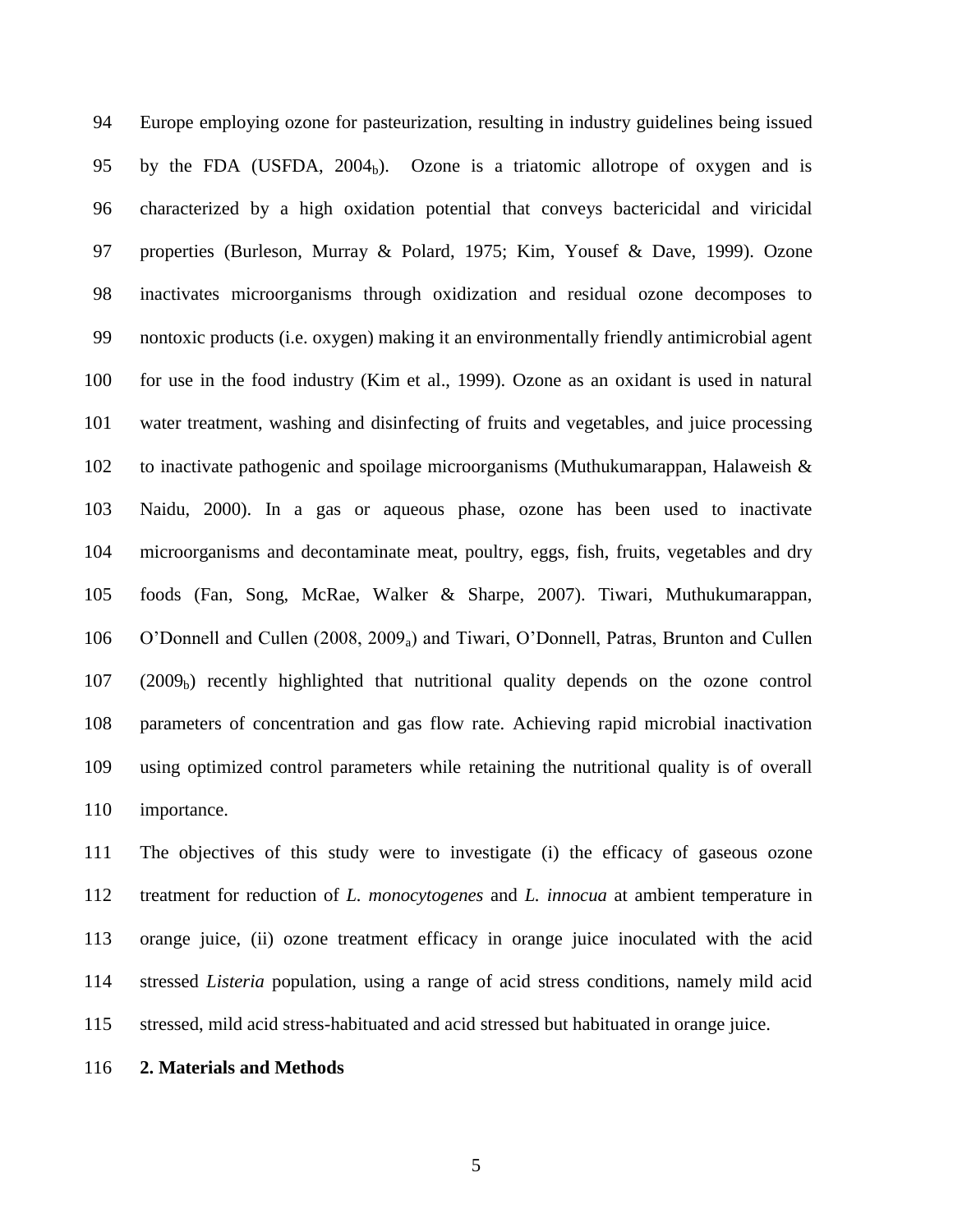#### **2.1 Bacterial strains**

 Three strains of *Listeria* were used in this study. *L. monocytogenes* ATCC 7644, *L. monocytogenes* NCTC 11994, and *L. innocua* NCTC 11288 obtained from microbiology stock culture, School of Food Science and Environmental Health, Dublin Institute of 121 Technology. Strains were maintained as frozen stocks at -70 °C in the form of protective beads, which were plated onto tryptic soy agar (TSA, Barcelona, Scharlau Chemie) and incubated overnight at 37 ºC to obtain single colonies before storage at 4 ºC.

#### **2.2 Preparation of orange juice**

 Oranges (variety: Navalate, Peru) were purchased from a local market and squeezed with a fruit juicer (Rowenta PA4002NEO). The fresh orange juice was then submitted to a finishing process by passing through a sieve (Laboratory test sieve, Retsch, Germany) of 128 1mm diameter (mesh no. 18) to reduce the pulp content (Patil, Bourke, Frias, Tiwari & 129 Cullen, 2009<sub>a</sub>). All juice preparations were stored at 4 °C. The pH was measured using a pH meter with a glass electrode (Orion Model, England) and was found to be in the range of 3.5-3.7.

#### **2.3 Experimental design**

 In order to investigate the efficacy of ozone against *L. monocytogenes* and *L. innocua* microbial populations, four different conditions were investigated;

 a) To obtain a non acid stressed control *Listeria* population, cells were grown in TSB without glucose (TSB-G). TSB-G was used as the basic medium for obtaining control cells as presence of glucose in the medium results in mild acid stress of cells by reducing 138 the pH of TSB to 4.9.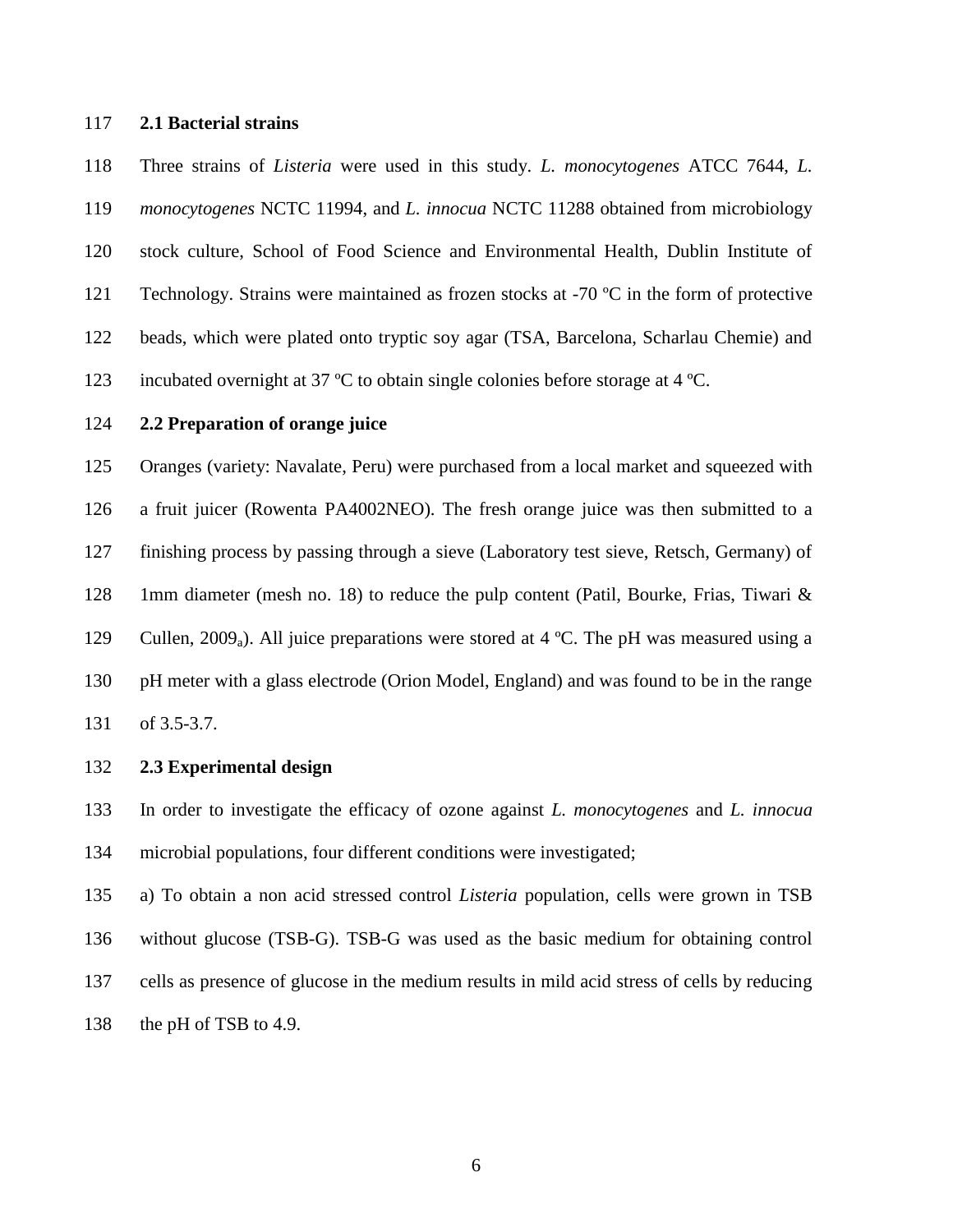b) To obtain mild acid stressed *Listeria* population, cells were grown in TSB with glucose (TSB+G, 0.25%).

 c) To obtain 1 h mild acid stress-habituated *Listeria* population, cells were grown in TSB+G, 0.25% and then habituated at pH 5.5 (adjusted using 80% lactic acid) for 1 h and to obtain 18 h mild acid stress-habituated *Listeria* population, cells were grown in TSB+G, 0.25% (pH 5.5).

 d) To obtain a *Listeria* population habituated in orange juice, cells were grown in TSB+G, 1.25% leading to acid stressed cells which were then habituated in orange juice for 90 min at 37 ºC. Cells prepared under these different conditions were then treated with ozone in orange juice.

#### **2.4 Preparation of cell suspensions and culture conditions**

 For the first (a) and second investigation (b), a single isolated colony of each strain was inoculated separately either in TSB-G or in TSB+G, 0.25% to produce non acid stressed cells (control sample) and mild acid stressed cells, respectively. Cultures were then incubated overnight at 37 ºC and were then harvested by centrifugation (SIGMA 2K15, Bench Top Refrigerated Ultracentrifuge, AGB scientific LTD.) at 10,000 rpm for 10min at 4 ºC. The cell pellet was washed twice with sterile phosphate buffered saline (PBS, Oxoid LTD, UK). The pellet was re-suspended in PBS and the bacterial density was determined by measuring absorbance at 550nm using McFarland standard (BioMérieux, Marcy -l'Etoile, France). The inoculum was then diluted in maximum recovery diluent 159 (MRD, Scharlau Chemie) to obtain approximately  $10^7$ cells/ml. For each investigation, the cell concentration was further diluted in orange juice to yield a final concentration of  $10<sup>6</sup>$  cells/ml and then ozone treatment was applied.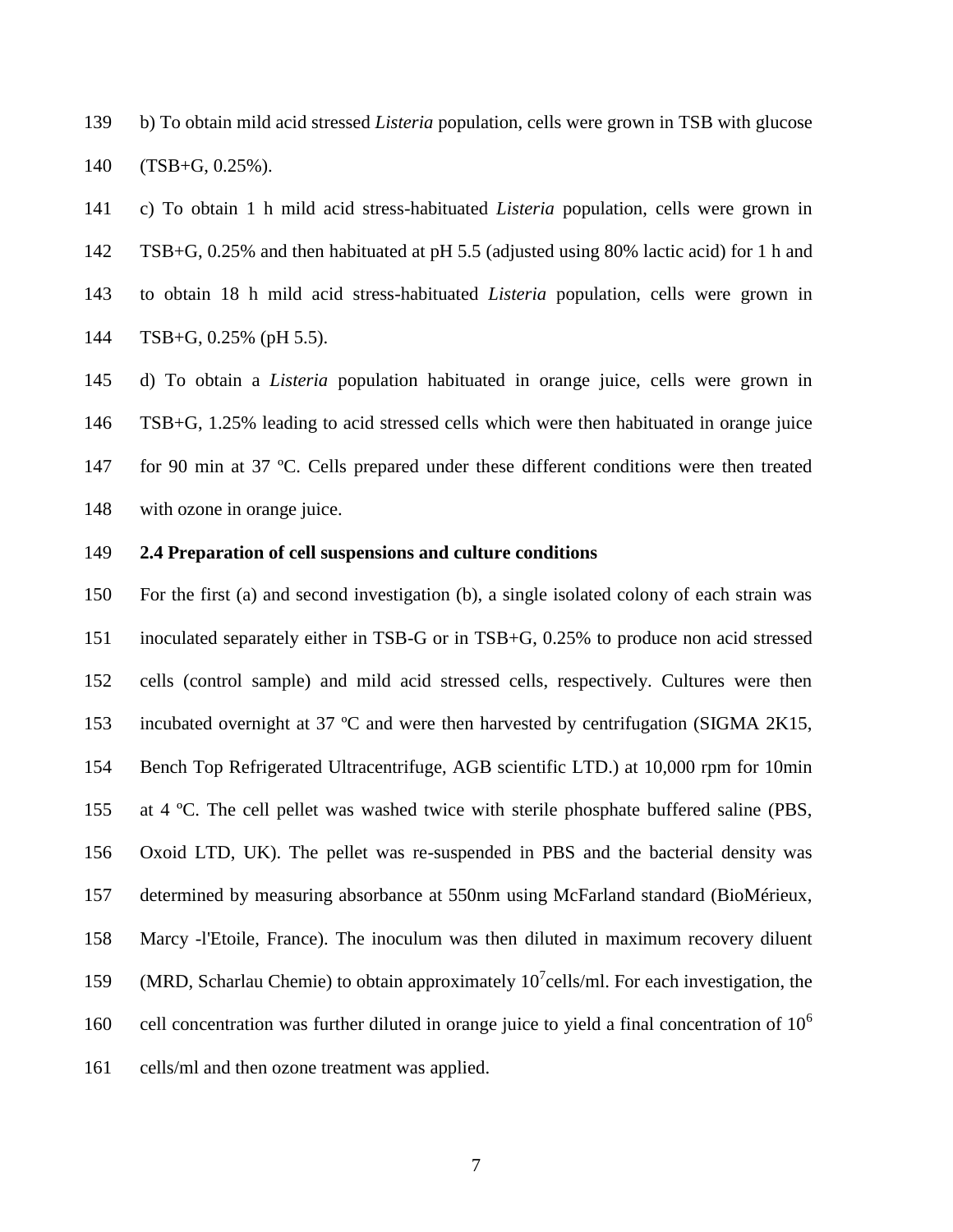For the third investigation (c), two acid stress-habituation conditions were imposed, i.e., 1 hour and 18 hours. For the 1 hour habituation environment, working cultures were grown overnight in TSB+G, 0.25% at 37 ºC (thus creating a mild acid stress environment). Cells were then harvested by centrifugation at 10,000 rpm for 10min at 4 ºC. The cell pellet was washed twice with sterile PBS, re-suspended in 10 ml TSB 167 adjusted to pH 5.5, and incubated at 37 °C for 1h (Cheng, Yu & Chou, 2003; Caggia et al., 2009). To prepare 18 h habituated cells, bacterial strains were grown directly in TSB+G, 0.25% (pH 5.5) at 37 ºC. The mild acid stress-habituated cells were diluted in 170 MRD (pH 5.5) to yield approximately  $10^7$ cells/ml, with further dilution in orange juice 171 (pH 3.5-3.7) to a final concentration of  $10^6$ cells/ml and then ozone treatment was applied. For the fourth investigation (d) the working cultures were incubated overnight in TSB+G, 1.25% at 37 ºC. This was performed to produce a more acid stressed population, as described by Buchanan and Edelson (1996) with some modifications. The pH of the culture following overnight incubation was measured using a pH meter with a glass electrode and was found to be in the range of 4.4-4.6. Cultures were then centrifuged as described above and cell pellet was resuspended directly in 10ml orange juice (pH 3.5- 178 3.7) and incubated at 37 °C for 90 min. Cultures were further diluted in orange juice to 179 yield an approximate final concentration of  $10^6 - 10^7$  cells/ml and then ozone treatment was applied.

**2.5 Ozone treatment**

 Ozone gas was generated using an ozone generator (Model OL80, Ozone services, Burton, Canada, Fig. 1). Ozone was produced by a corona discharge generator. Pure oxygen was supplied via an oxygen cylinder (Air Products Ltd., Dublin, Ireland) and the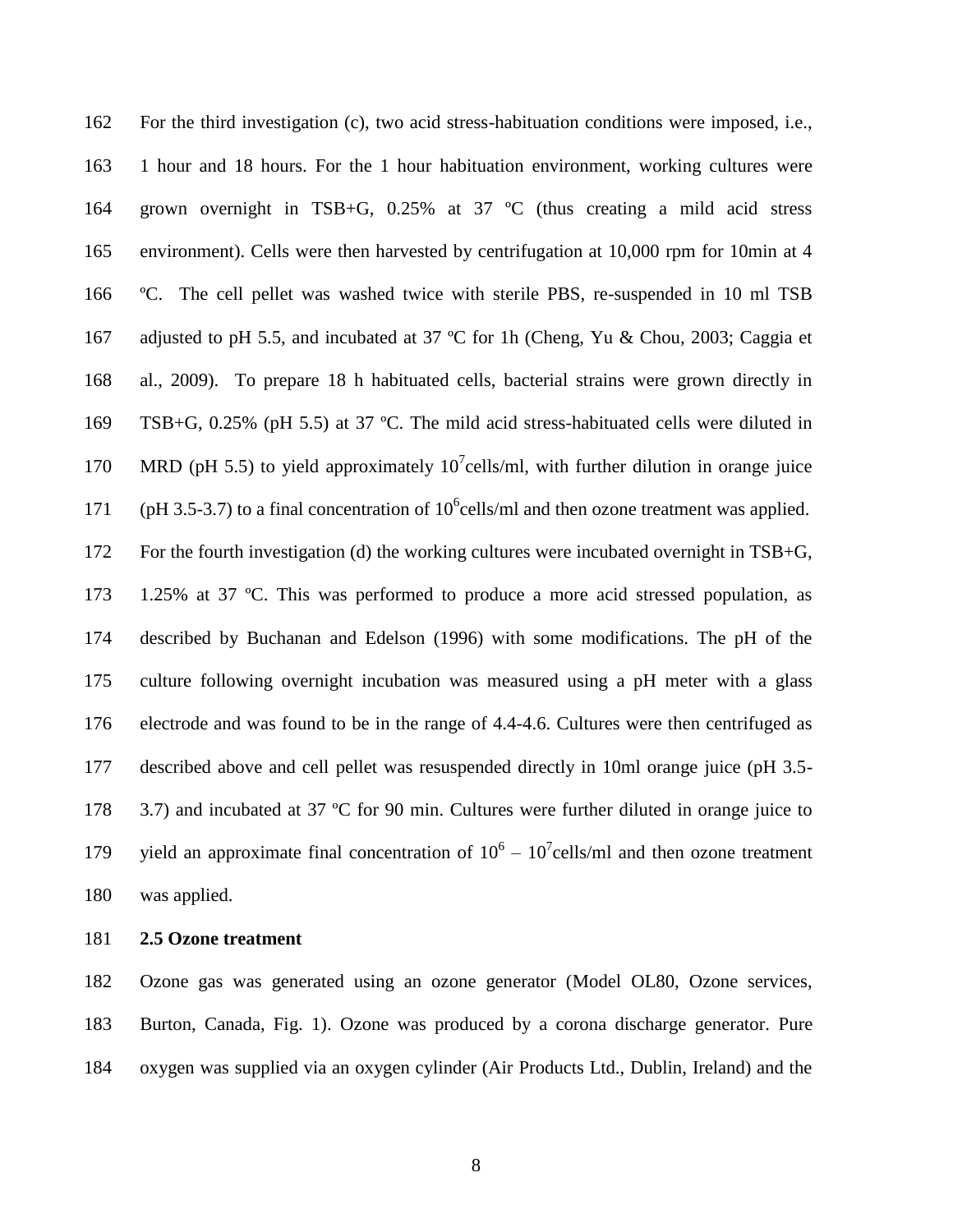flow rate was controlled using an oxygen flow regulator. A previously determined optimum flow rate of 0.12L/min with an ozone concentration of 0.098mg/min/ml was 187 applied for each treatment (Patil, Cullen, Kelly, Frias & Bourke, 2009<sub>b</sub>). Excess ozone was destroyed by an ozone destroyer unit. To prevent excess foaming, 20 μl sterile anti- foaming agent (Antifoam B emulsion, Sigma Aldrich, Ireland Ltd.) was added before each ozone treatment. The treatment of all orange juice samples previously inoculated with *Listeria* strains (as described in section 2.4) was carried out for 7-8 minutes with sampling intervals of 1 min. All experiments were performed in duplicate and replicated at least twice.

#### **2.6 Microbiological analysis**

 The efficacy of treatment was determined in terms of reduction in viable counts over time. Populations of challenge organism were determined by plating onto TSA and selective media (Palcam), respectively. Samples (1ml aliquots) were withdrawn from treated juice at specific time intervals, serially diluted in MRD and 0.1ml aliquots of appropriate dilutions were surface plated on TSA and Palcam agar. Plates were incubated at 37 ºC for 48 h and then colony forming units were counted. Results were reported as Log10CFU/ml. Data were pooled and average values and standard deviations were 202 determined. Means were compared using ANOVA followed by LSD testing at  $p < 0.05$ level (SPSS, version 15.0).

#### **2.7 Microbial inactivation kinetics**

 The GInaFiT tool was employed to perform the regression analysis of the microbial inactivation data (Geeraerd, Valdramidis & Van Impe, 2005). The Weibull model (Mafart, Couvert, Gaillard & Leguerinel, 2002) was used to analyze the data: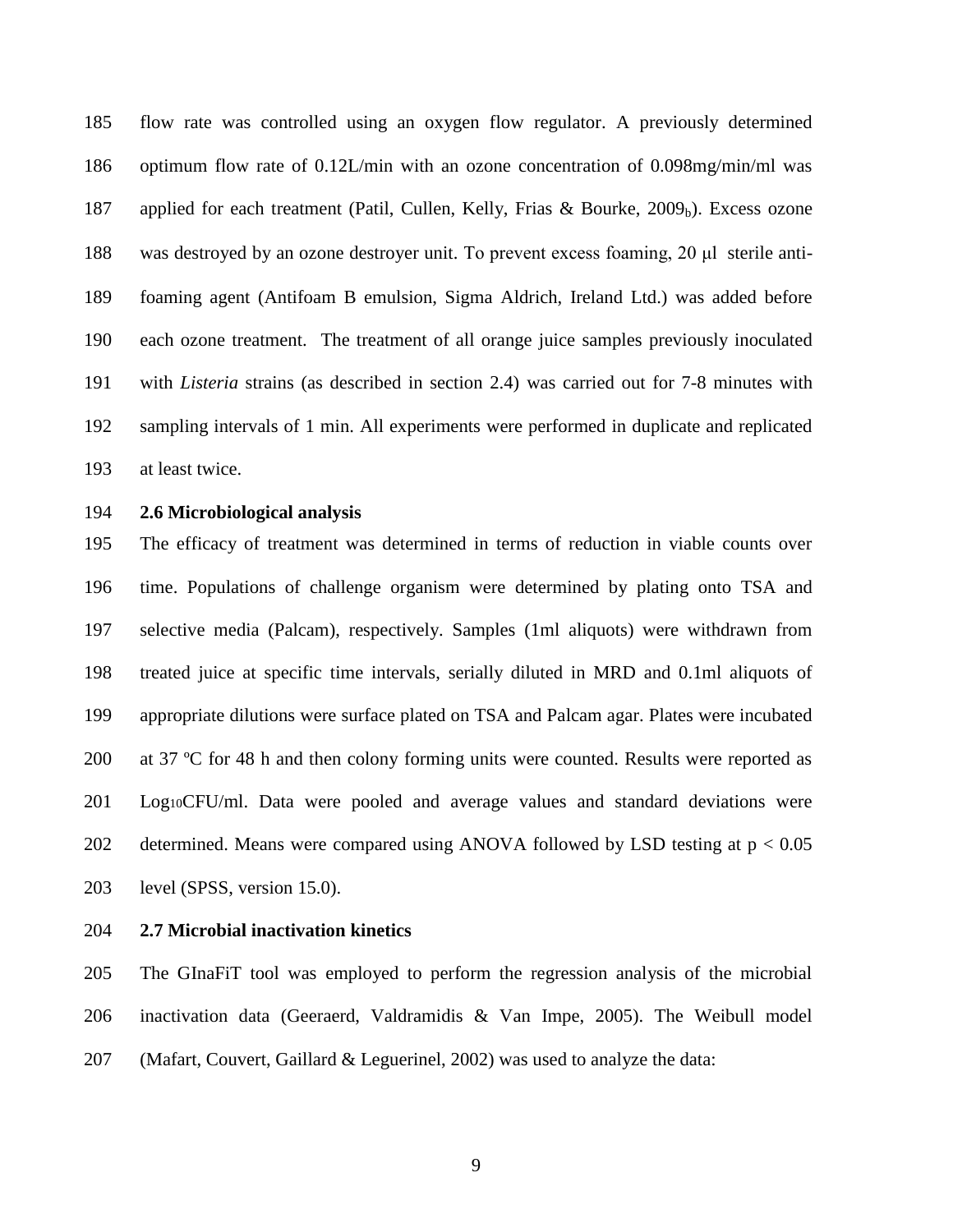208 
$$
\log_{10}(N) = \log_{10}(N_0) - \left(\frac{t}{\delta}\right)^p
$$
 (1)

209 where *N* (CFU/ml) is the number of microorganisms at time t,  $N_0$  (CFU/ml) is the initial 210 number of microorganisms,  $\delta$ [min] (time for the first decimal reduction) and *p* [-] are 211 parameters related to the scale and shape of the inactivation curve, respectively. The 212 Weibull distribution corresponds to a concave upward survival curve if  $p<1$  and concave 213 downward if  $p > 1$  (van Boekel, 2002).

214 The numerical estimates of *δ* and *p* were used to calculate a desired log reduction. The 215 time required to obtain a 5 log reduction (t*xd*) was calculated using equation 3. For this 216 case study *x* was equal to 5

$$
217 \t txd = \delta \times (x)^{\frac{1}{p}}
$$
 (2)

#### 218 **2.8 Determination of degree of injury and recovery index**

 The non-selective medium TSA was expected to support the growth of both uninjured and ozone injured cells whereas the selective medium, Palcam agar was expected to support growth of uninjured populations. The difference from selective to non-selective media gives an indication of cell injury during the ozone treatment. Percent injury was calculated by using equation 3 (Hansen & Knochel, 2001). It was calculated by choosing the time intervals of samples which resulted in colony formation on both the media used.

- 225
- 226

227 % injured cells = 
$$
\frac{cfu/ml \text{ on } TSA - cfu/ml \text{ on } Palcam}
$$
 x 100 (3)  
228  $cfu/ml \text{ on } TSA$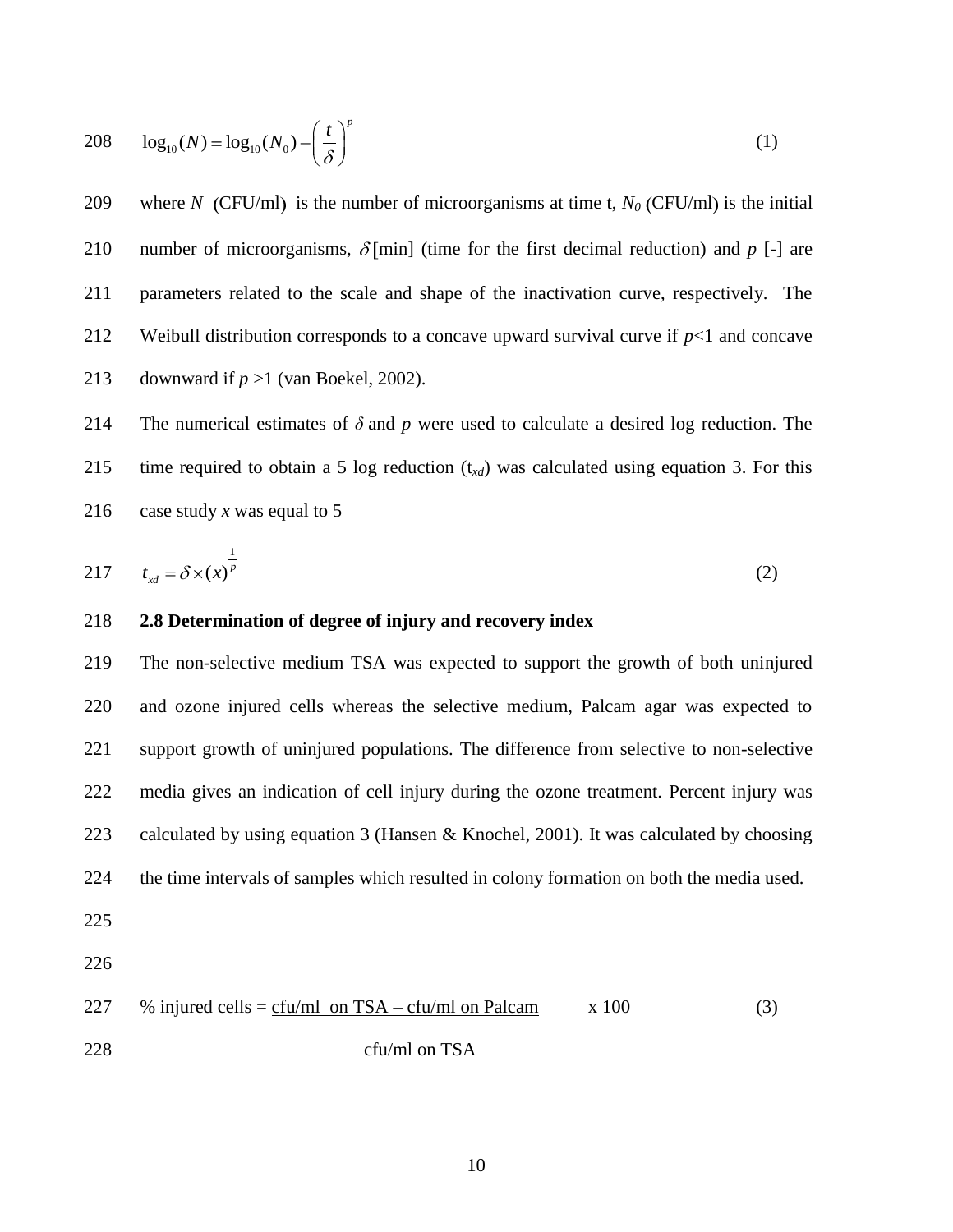A recovery index was defined as the t*5d* (time required to obtain a 5 log reduction) determined from the counts on the Palcam divided by t*5d* determined from the counts on TSA (Hansen & Knochel, 2001).

**3. Results**

 The inactivation kinetics of *Listeria* in orange juice were fitted using the Weibull model, which provided estimations of microbial inactivation parameters in terms of the processing times required. The Weibull parameters *δ* and *p* are shown in Table 1. The 236 shape parameter *p*, gave downward concavity for the kinetic curves of all the *Listeria*  strains (Figs. 2, 3 and 4). *p* values of >1 indicates a greater susceptibility of microorganisms to the treatment (van Boekel, 2002).

#### **3.1 Inactivation of** *Listeria monocytogenes* **NCTC 11994**

 The inactivation curves of *L. monocytogenes* NCTC 11994 are shown in Fig. 2. Ozone treatment of mild acid stressed population required a longer treatment time to achieve reduction by 5 log cycles (t*5d*) compared to control non acid-stressed cells. For these test conditions, significant differences were observed for recovery index as well as for t*5d* (p<0.05) (Table 1). Ozone treatment of 18 h acid stress-habituated population recorded the highest time required for achieving t*5d* compared to other test conditions investigated (Table 1). Recovery index and t*5d* values for acid stress-habituated cells showed 247 significant difference compared to the other test conditions  $(p<0.05)$ . In the case of acid stressed cells habituated in orange juice, t*5d* was achieved in comparatively less time than that required for mild acid stressed and 1 h or 18 h acid stress-habituated cells (Table 1). In the case of cells habituated in orange juice, lower % injury was obtained (Table 1) and for the precise estimation of the uninjured vs. the injured population, counts on Palcam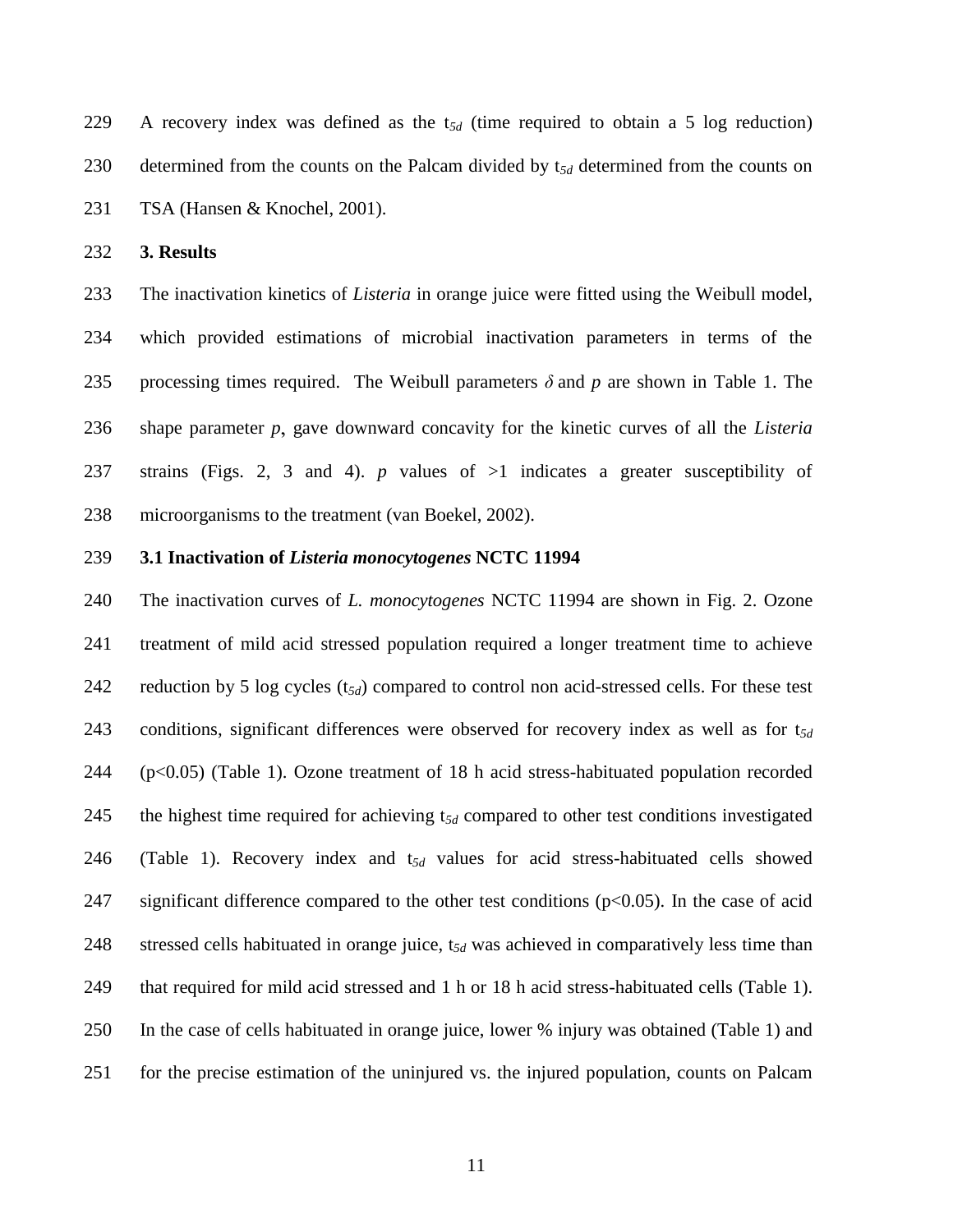agar were recorded for up to 6 min of ozone treatment by which time the detection limit was not reached for both media used.

#### **3.2 Inactivation of** *Listeria monocytogenes* **ATCC 7644**

 Survivor curves for *Listeria* strain ATCC 7644 following ozone treatments are presented in Fig. 3. In the case of control non acid-stressed, mild acid stressed and acid stressed cells habituated in orange juice, t*5d* was achieved in less than 6 min of ozone treatment with no significant differences obtained with the recovery index for any of the test conditions studied (Table 1).

 In the case of acid stress-habituated populations (1 h and 18 h), a significant difference was observed in t*5d* values compared to the three other test conditions investigated 262 (p<0.05). At all test conditions where acid stress was applied,  $\geq 97.4\%$  injury was observed indicating the efficacy of ozone in conjunction with applied acid stress conditions (Table 1). However, for the control non acid stressed cells, a smaller % injury was observed.

#### **3.3 Inactivation of** *Listeria innocua* **NCTC 11288**

 Ozone inactivation curves of *L. innocua* cells for different test conditions are shown in Fig. 4. The control non acid-stressed and mild acid stressed cells were reduced by 5 log cycles in short treatment times (Table 1).

 Mild acid stress-habituation of cells for the longer duration (18h) followed by ozone treatment resulted in significantly higher t*5d* value compared to other test conditions investigated (Table 1). However, a significant difference was observed in t*5d* values for orange juice habituated cells, compared with mild acid stressed cells and 274 control non acid-stressed cells (p<0.05).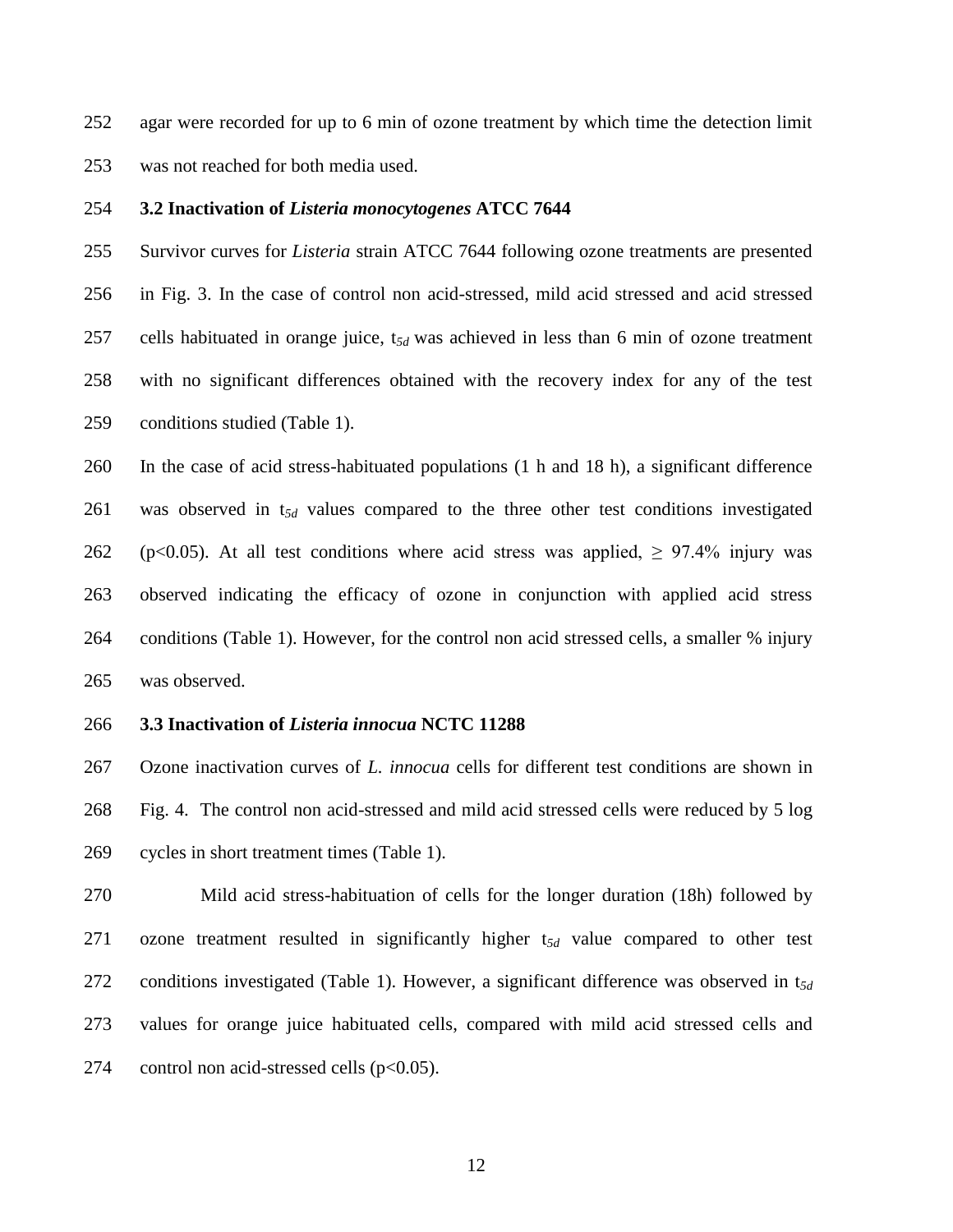The lower % injury observed for acid stressed cells habituated in orange juice after 7 min ozone treatment underlines the importance of investigating the efficacy of ozone in real product formulations in addition to simulated stress conditions in model media.

**4. Discussion**

 The direct application of ozone was found to be effective for the inactivation of *Listeria* in orange juice (Figs. 2, 3, and 4). However, there were some significant effects of bacterial cell pre-treatment and condition observed on inactivation efficacy. The pre- treatments and conditions employed were designed to mimic the environment that a contaminating population could be exposed to in orange juice and other food processing scenarios. Literature studies on the efficiency of ozone for inactivating *Listeria* in food products vary (Olmez & Akbas, 2009; Rodgers, Cash, Siddiq & Ryser, 2004; Vaz-Velho, Silva, Pissoa & Gibbs, 2006; Yuk, Yoo, Yoon, Moon, Marshall & Oh, 2006). Olmez & Akbas (2009), stated that the efficiency of ozone treatment can be related to the delivery method.

 Applying a mild acid stress actually increased the ozone treatment time required for a 5 log reduction for both strains of *L. monocytogenes* by comparison with the control population. However, in the case of *L. innocua*, applying a mild acid stress did not significantly effect the ozone treatment time required by comparison with the control. Leistner (2000) reported that simultaneous exposure of bacteria to different stress factors requires increased energy consumption and leads bacteria to cellular death through metabolic exhaustion.

296 Foodborne bacteria encounter organic and inorganic acids in foods or in the gastrointestinal tract and cells of the host (Yousef & Courtney, 2003). Adaptation of *L.*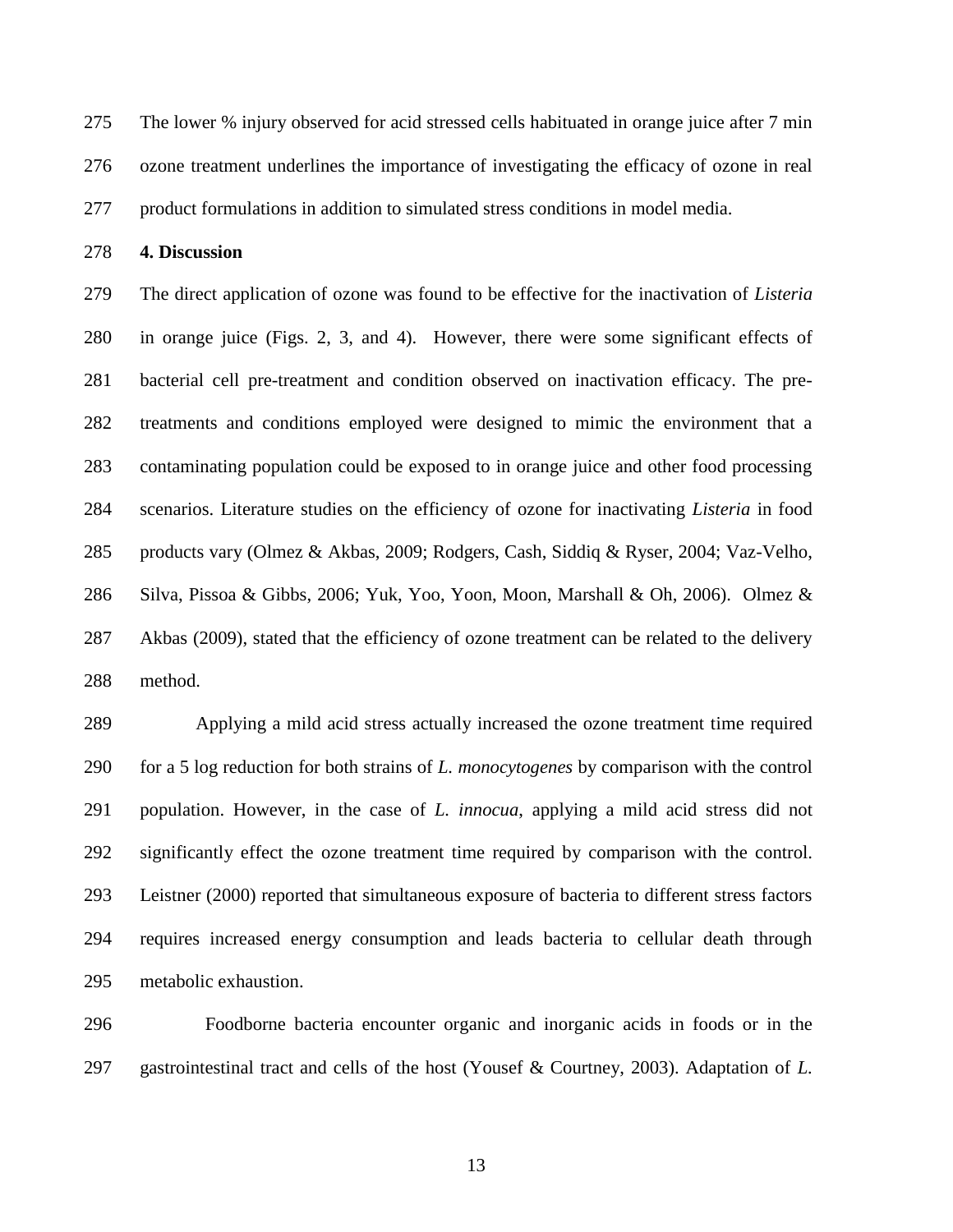*monocytogenes* to sublethal stresses has been demonstrated to protect the pathogen to a variety of normally lethal conditions present in certain foods (Lou and Yousef, 1997). The resistance or adaptation of microorganisms to acid conditions can have implications for food safety. In this study, acid stress-habituated *Listeria* cells had an increased resistance to ozone treatment and also recorded the highest time for achieving 5 log (t*5d*) reductions. Similar findings of significantly increased resistance of *L. monocytogenes* to heat were reported by Mazzotta (2001) after acid adaptation of *Listeria* in single strength apple, orange and white grape juices adjusted to pH 3.9. Caggia et al. (2009) recorded the highest acid tolerance response of *L. monocytogenes* OML 45 strain, after 3h treatment in TSB adjusted to pH 5.7, thus concluding that cells adapted to acidic environments can grow in normally lethal pH conditions.

 It has been reported that the heat and acid resistance of *L. monocytogenes* are strain dependant (Skandamis, Yoon, Stopforth, Kendall & Sofos, 2008). Phan-Thanh et al. (2000) reported the lowest pH value which *L. monocytogenes* could resist was dependant on the strain and the kind of acid used. Our results also showed that the extent of increased acid resistance varied with the bacterial strain and acid stress conditions. Strain NCTC 11994 was the most resistant strain independent of the applied conditions.

 In orange juice production, low acidic conditions are present before the pasteurization process and may induce an ATR that can result in increased thermal tolerance (Caggia et al., 2009). The exposure to sequential acid stressors such as a prior acid stress followed by an acid environment in the product may result in cross protection to a subsequent processing treatment as observed here. In the case of all 18 h acid stress-habituated populations, the highest *t5d* values were estimated, however, lower recovery indices were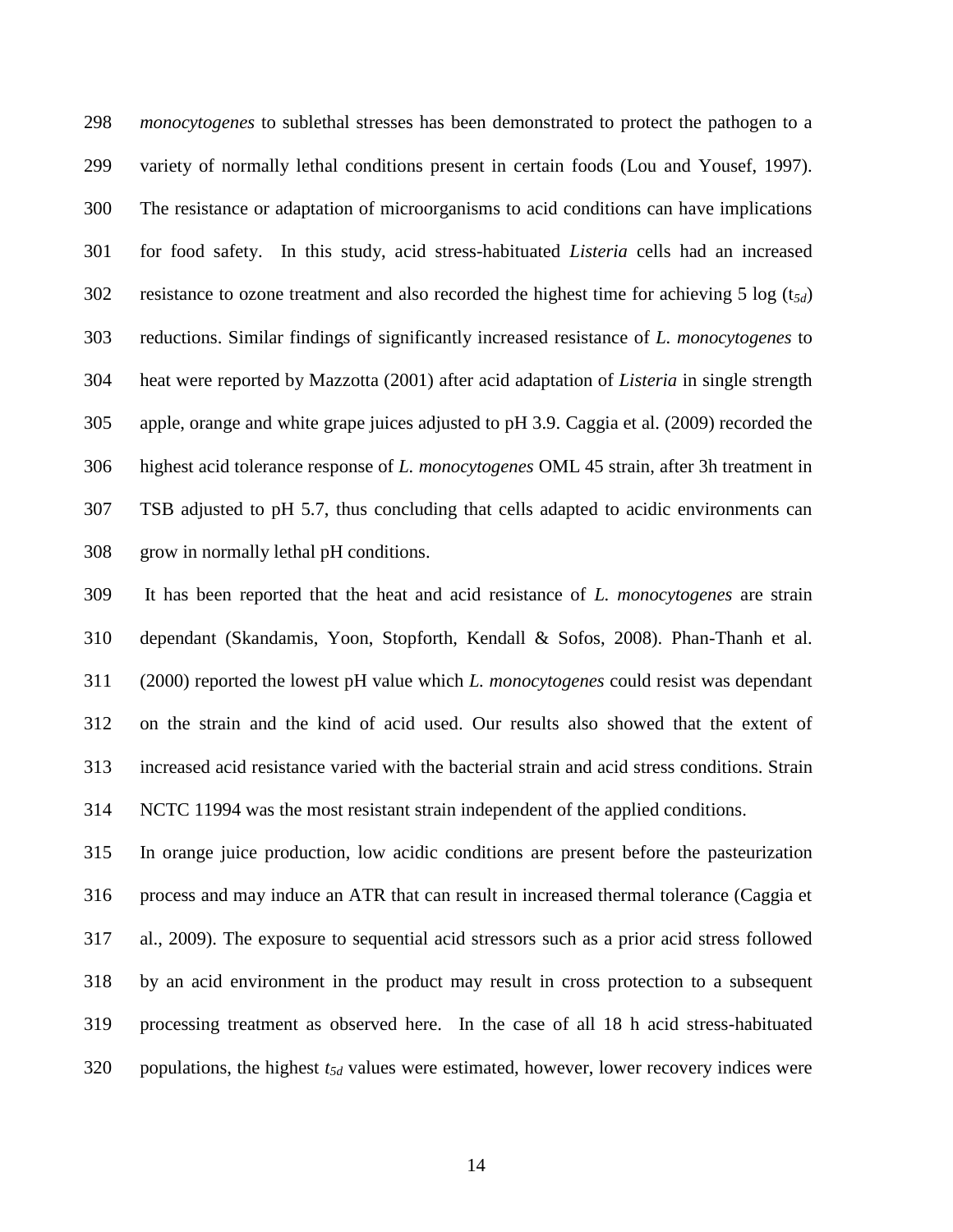reported, where greater recovery of cells was evident on non-selective media by comparison with selective media (Table 1). The applied acid stress did not promote recovery on selective medium (Palcam) at the same rate of the recovery on non-selective medium (TSA), however the injured sub-population may have a greater resistance to ozone. Therefore, to mimic the stresses encountered in food processing environments, conditions like acid stress-habituation and habituation in actual orange juice should be considered for determining inactivation parameters (e.g., *txd*, %injury, recovery index) and process design in foods.

 From the present study and based on the different inactivation responses to ozone treatment it was also observed that inactivation responses of *L. innocua* NCTC 11288 were closer to those of *L. monocytogenes* ATCC 7644 than *L. monocytogenes* NCTC 11994.

#### **5. Conclusions**

 This work has shown that direct ozone treatment can be used to inactivate *L. monocytogenes* and *L. innocua* in orange juice. The efficacy of ozone treatment was found to be a function of strain and duration of acid stress-habituation conditions. The data also indicate that adaptive stress responses should be taken into account for process design or method development for the inactivation of *L. monocytogenes*. Inactivation times for a 5 log cycle reduction were achieved in between 5.08 and 8.44 min. Therefore, direct ozone diffusion treatment could be used as a potential alternative to traditional thermal pasteurisation for control of *Listeria* populations in fruit juices or other liquid foods.

#### **Acknowledgement**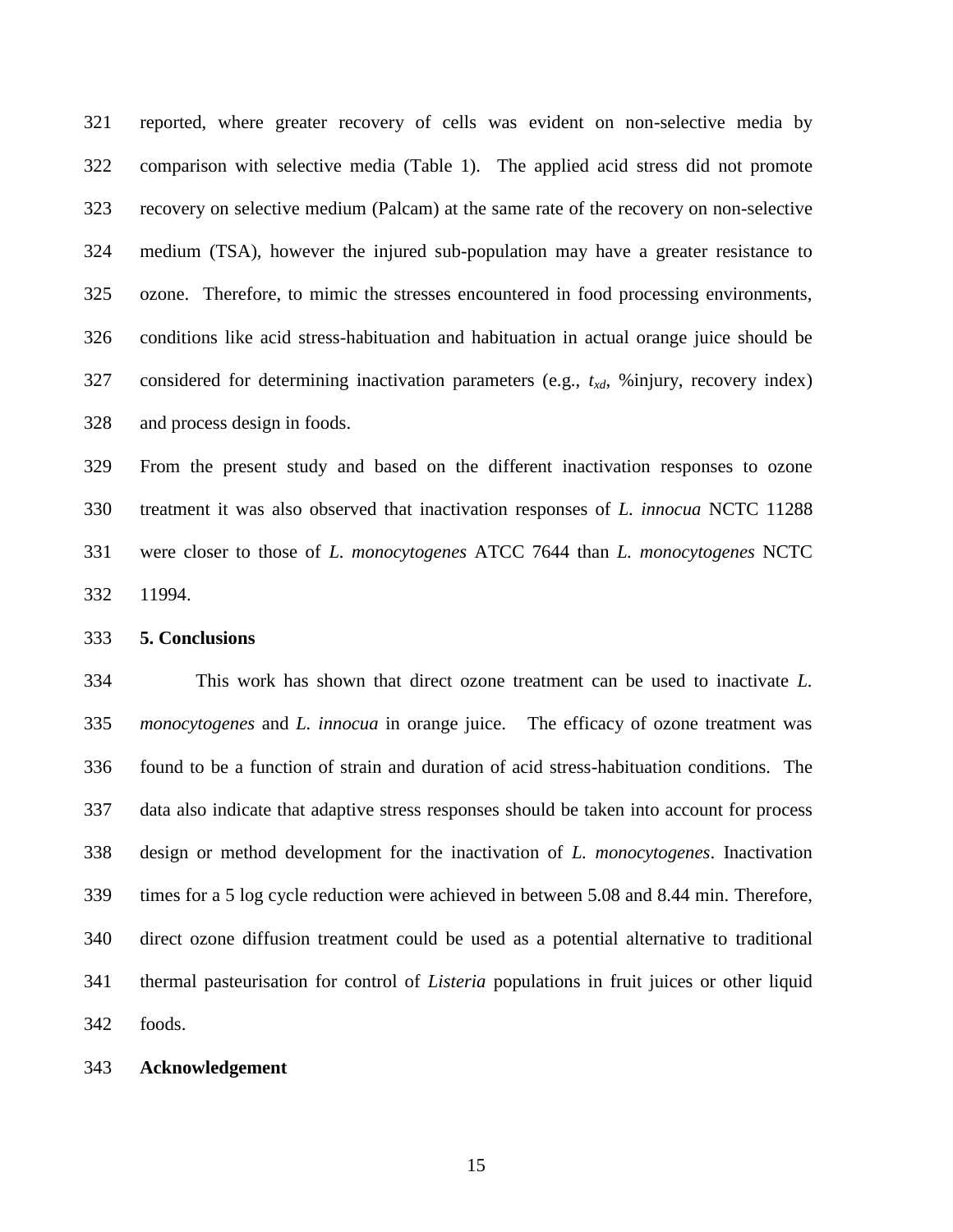- Funding for this research was provided under the National Development Plan 2000-2006,
- through the Food Institutional Research Measure, administered by the Department of
- Agriculture, Fisheries & Food, Ireland.

#### **References**

- Buchanan, R. L., & Edelson, S. G. (1996). Culturing enterohemorrhagic *Escherichia coli*
- in the presence and absence of glucose as a simple means of evaluating the acid tolerance
- of stationary-phase cells. *Applied and Environment Microbiology*, 62, 4009-4013.
- Burleson, G. R., Murray, T., M., & Pollard, M. (1975). Inactivation of viruses and
- bacteria by ozone with and without sonication. *Applied Microbiology*, 29, 340-344.
- Caggia, C., Ombretta Scifò, G., Restuccia, C., & Randazzo, C. L. (2009) Growth of acid-
- adapted *Listeria monocytogenes* in orange juice and in minimally processed orange
- slices. *Food Control*, 20(1), 59-66.
- Cheng, H.Y., Yu, R., C., & Chou, C.C. (2003). Increased acid tolerance of *Escherichia*
- *coli* O157:H7 as affected by acid adaptation time and conditions of acid challenge. *Food*
- *Research International*, 36, 49-56.
- Cotter, P.D., Gahan, C.G.M., & Hill, C. (2000). Analysis of the role of the *Listeria*
- *monocytogenes* F0F1-ATPase operon in the acid tolerance response. *International*
- *Journal of Food Microbiology*, 60, 137–146.
- Esteve M.J., & Frígola A. (2007). Refrigerated fruit juices: quality and safety issues.
- *[Advances in Food Nutrition Research](javascript:AL_get(this,%20)*, 52,103-139.
- Fan, L., Song, J., McRae, K. B., Walker, B. A., & Sharpe, D. (2007) Gaseous ozone
- treatment inactivates *Listeria innocua* in vitro. *Journal of Applied Microbiology,* 103(6),
- 2657-2663.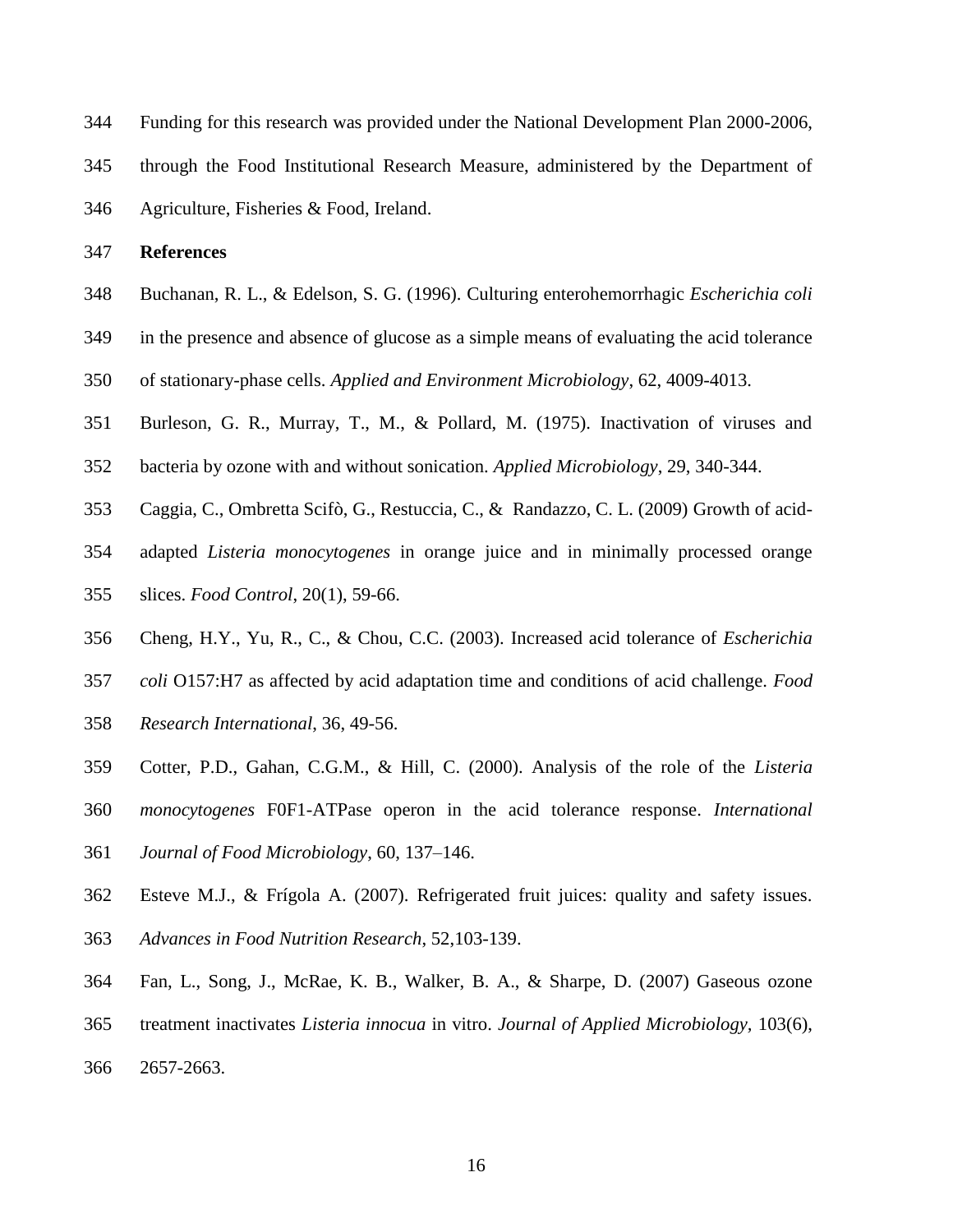- Foster, J. W. (1991). *Salmonella* acid shock proteins are required for the adaptive acid tolerance response. *Journal of Bacteriology*, 173, 6896-6902.
- Geeraerd, A.H., Valdramidis, V. P., & Van Impe, J.F. (2005). GInaFit, a freeware tool to
- assess non-log-linear microbial survivor curves. *International Journal of Food*
- *Microbiology*, 102, 95-105.
- Hansen, T. B., & Knochel, S. (2001). Factors influencing resuscitation and growth of heat
- injured *Listeria monocytogenes* 13-249 in sous vide cooked beef. *International Journal of*
- *Food Microbiology*, 63(1-2), 135-147.
- Johnson, E. A. (2003). Microbial adaptation and survival in foods. In: *Microbial Stress*
- *adaptation and Food Safety* (pp 84-85). Ed: Yousef and Juneja, CRC press.
- Kim, J.G., Yousef, A.E., & Dave, S. (1999). Application of ozone for enhancing the
- microbiological safety and quality of foods: A review. *Journal of Food Protection*, 62(9),
- 1071–1087.
- Koutsoumanis, K.P., & Sofos, J.N. (2004). Comparative acid stress response of *Listeria*
- *monocytogenes, Escherichia coli* O157:H7 and *Salmonella typhimurium* after
- habituation at different pH conditions. *Letters in Applied Microbiology*, 38, 321-326.
- Leistner, L. (2000) Basic aspects of food preservation by hurdle technology.
- *International Journal of Food Microbiology*, 55, 181– 186.
- Lou, Y., & Yousef, A. E. **(**1997). Adaptation to sublethal environmental stresses protect
- *Listeria monocytogenes* against lethal preservation factors. *Applied and Environmental*
- *Microbiology*, 63, 1252–1255.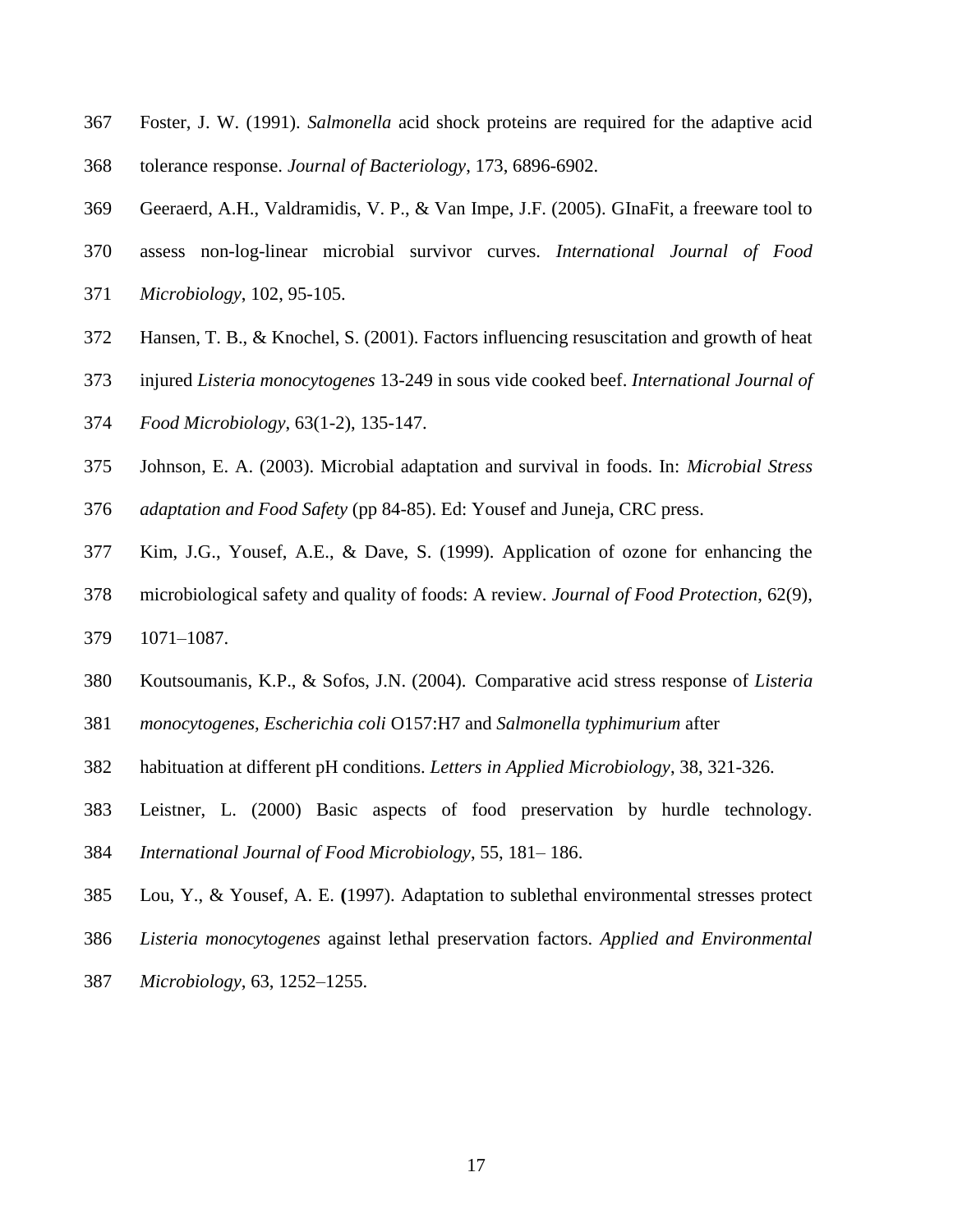- Mafart, P., Couvert, O., Gaillard, S., & Leguerinel, I. (2002). On calculating sterility in
- thermal preservation methods: application of Weibull frequency distribution model.
- *International Journal of Food Microbiolology*, 72, 107-113.
- Mazzotta, A. S. (2001). Thermal inactivation of stationary-phase and acid-adapted
- *Escherichia coli* O157:H7, *Salmonella*, and *Listeria monocytogenes* in fruit juices.
- *Journal of Food Protection*, 64, 315–320.
- Muthukumarappan, K., Halaweish, F., & Naidu, A.S. (2000). Ozone. In: *Natural Food*
- *Anti-Microbial Systems* (pp. 783–800). A.S. Naidu, Eds. CRC Press, Boca Raton, FL.
- Ölmez, H., & Akbas, M. Y. (2009). Optimization of ozone treatment of fresh-cut green
- leaf lettuce. *Journal of Food Engineering*, 90 (4), 487–494.
- Oyarzábal, O. A., Nogueira M. C. L., & Gombas, D. E. (2003). Survival of *Escherichia*
- *coli* O157:H7, *Listeria monocytogenes*, and *Salmonella* in Juice Concentrates. *Journal of*
- *Food Protection*, 66(9), 1595-1598.
- Patil, S., Bourke, P., Frias, J. M., Tiwari, B. K., & Cullen, P. J. (2009a). Inactivation of
- *Escherichia coli* in orange juice using ozone. *Innovative Food Science and Emerging*
- *Technologies*, 10, 551-557.
- Patil, S., Cullen, P. J., Kelly, B., Frias, J. M. and Bourke, P., (2009b). Extrinsic control
- parameters for ozone inactivation of *Escherichia coli* using ozone bubble column.
- *Journal of Applied Microbiology*, 107(3), 830-837.
- Phan-Thanh, L., Mahouin, F., & Alige, S. (2000). Acid responses of *Listeria*
- *monocytogenes*. *International Journal of Food Microbiology*, 55(1-3), 121-126.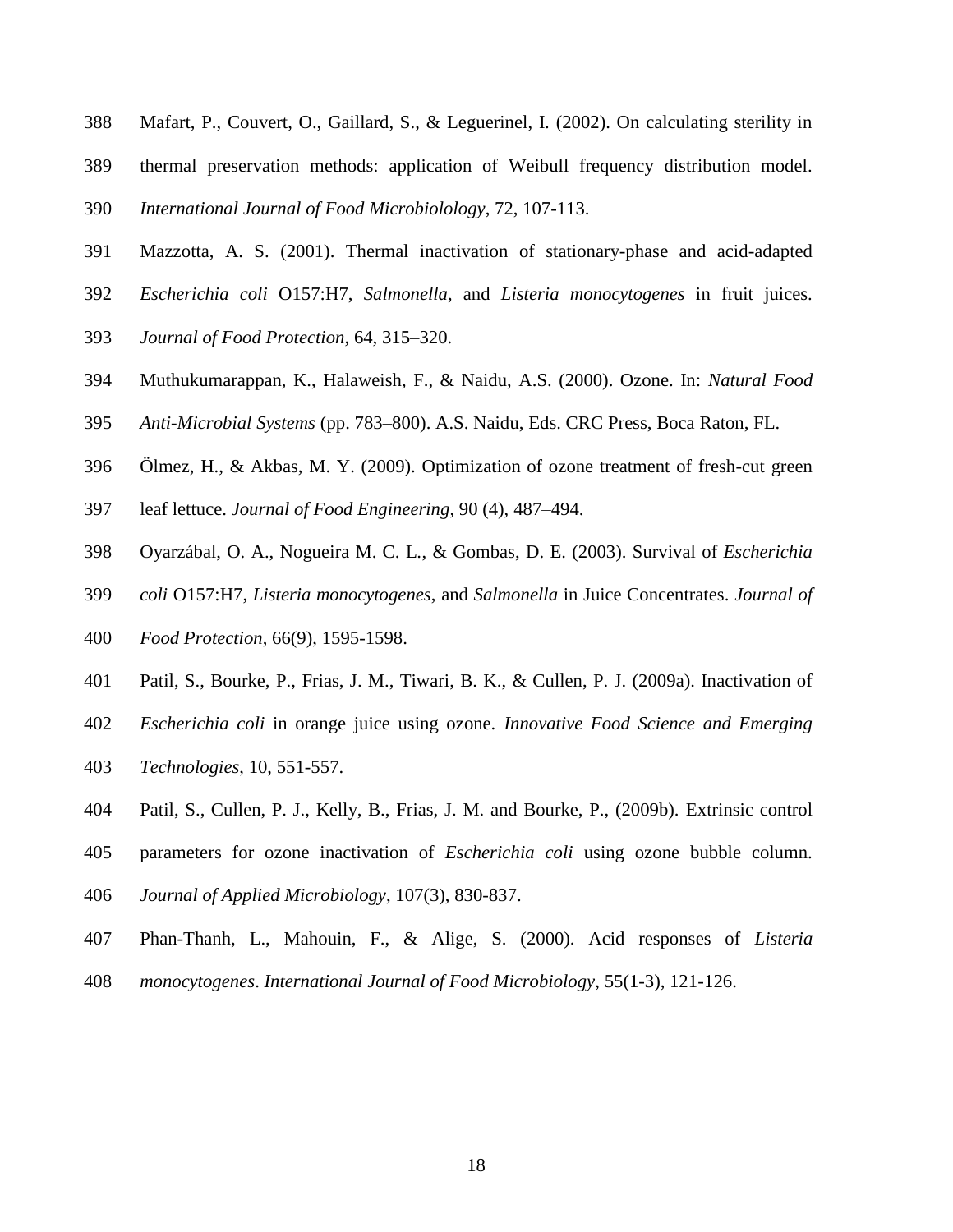- Picart, L. T., Dumay, E., & Cheftel, J. C. (2002). Inactivation of *Listeria innocua* in dairy
- fluids by pulsed electric fields: influence of electric parameters and food composition.

*Innovative Food Science and Emerging Technologies*, 3, 357–369.

- Rodgers, S. L., Cash, J. N., Sıddıq, M., & Ryser, E.T. (2004). A comparison of different
- chemical sanitizers for inactivating *Escherichia coli* O157:H7 and *Listeria*
- *monocytogenes* in solution and on apples, lettuce, strawberries & cantaloupe. *Journal of*
- *Food Protection*, 67, 721–731.
- Ryser, E. T., & Marth, E. H. (ed.) 1991. Listeria, listeriosis, and food safety. Marcel
- Dekker, New York.
- Sado, P. N., Jinneman, K. C., Husby, G. J., Sorg, S. M., & Omiecinsky, C. J. (1998).
- Identification of *Listeria monocytogenes* from pasteurized apple juice using rapid test
- kits. *Journal of food protection*, 61, 1199-1202.
- Skandamis, P. N., Yoon, Y., Stopforth, J, D., Kendall, P, A., & Sofos, J, N. (2008). Heat
- and acid tolerance of *Listeria monocytogenes* after stress to single and multiple sublethal
- stresses. *Food Microbiology*, 25, 294-303.
- Tiwari, B. K., Muthukumarappan, K., O'Donnell, C. P., & Cullen, P. J. (2008). Kinetics
- of freshly squeezed orange juice quality changes during ozone processing. *Journal of*
- *Agricultural Food Chemistry*, 56, 6416-6422.
- Tiwari, B. K., Muthukumarappan, K., O'Donnell, C. P., & Cullen, P. J. (2009a).
- Anthocyanin and colour degradation in ozone treated blackberry juice. *Innovative Food*
- *Science and Emerging Technologies*, 10, 70-75.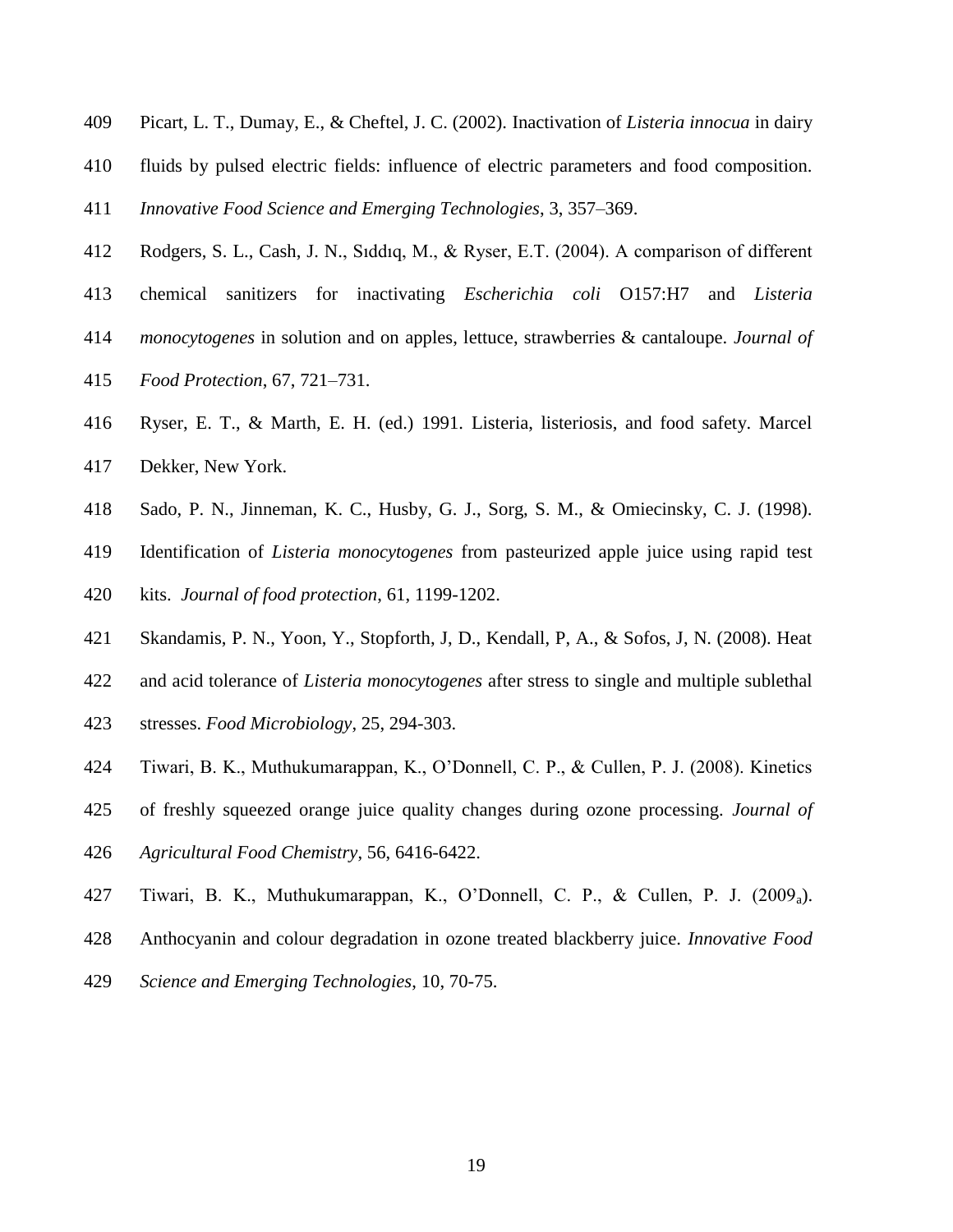- 430 Tiwari, B. K., O'Donnell, C. P., Patras, A., Brunton, N., & Cullen, P. J. (2009<sub>b</sub>). Effect of
- ozone processing on anthocyanins and ascorbic acid degradation of strawberry juice.
- *Food Chemistry*, 113, 1119-1126.
- United States Food and Drug Administration, USFDA (2004a). Juice HACCP Hazards
- and Controls Guidance. Guidance for industry (First edition). Available at: <http://www.cfsan.fda.gov/~dms/juicgu10.html>
- 436 USFDA  $(2004<sub>b</sub>)$ . FDA Guidance to Industry, 2004: Recommendations to Processors of
- Apple Juice or Cider on the Use of Ozone for Pathogen Reduction Purposes.
- Available online <http://www.cfsan.fda.gov/~dms/juicgu13.html>.
- van Boekel, M. A. J. S. (2002). On the use of the Weibull model to describe thermal
- inactivation of microbial vegetative cells. *International Journal of Food Microbiol*ogy,
- 74 (1-2), 139-159.
- Vaz-Velho, M., Silva, M., Pessoa, J., & Gibbs, P.(2006). Inactivation by ozone of
- *Listeria innocua* on salmon-trout during cold-smoke processing. *Food Control*, 17(8), 609–616.
- Yousef, A. E., & Courtney, P. (2003). Basics of stress adaptation and implications in
- new-generation foods. In Yousef and Juneja, *Microbial Stress adaptation and Food*
- *Safety*. (pp-1-30). CRC press
- Yuk, H. G., Yoo, M. Y., Yoon, J. W., Moon, K. D., Marshall, D. L., & Oh, D. H. (2006).
- Effect of combined ozone and organic acid treatment for control of *Escherichia coli*
- O157:H7 and *Listeria monocytogenes* on lettuce. *Journal of Food Science*, 71, 83–87.
- 
-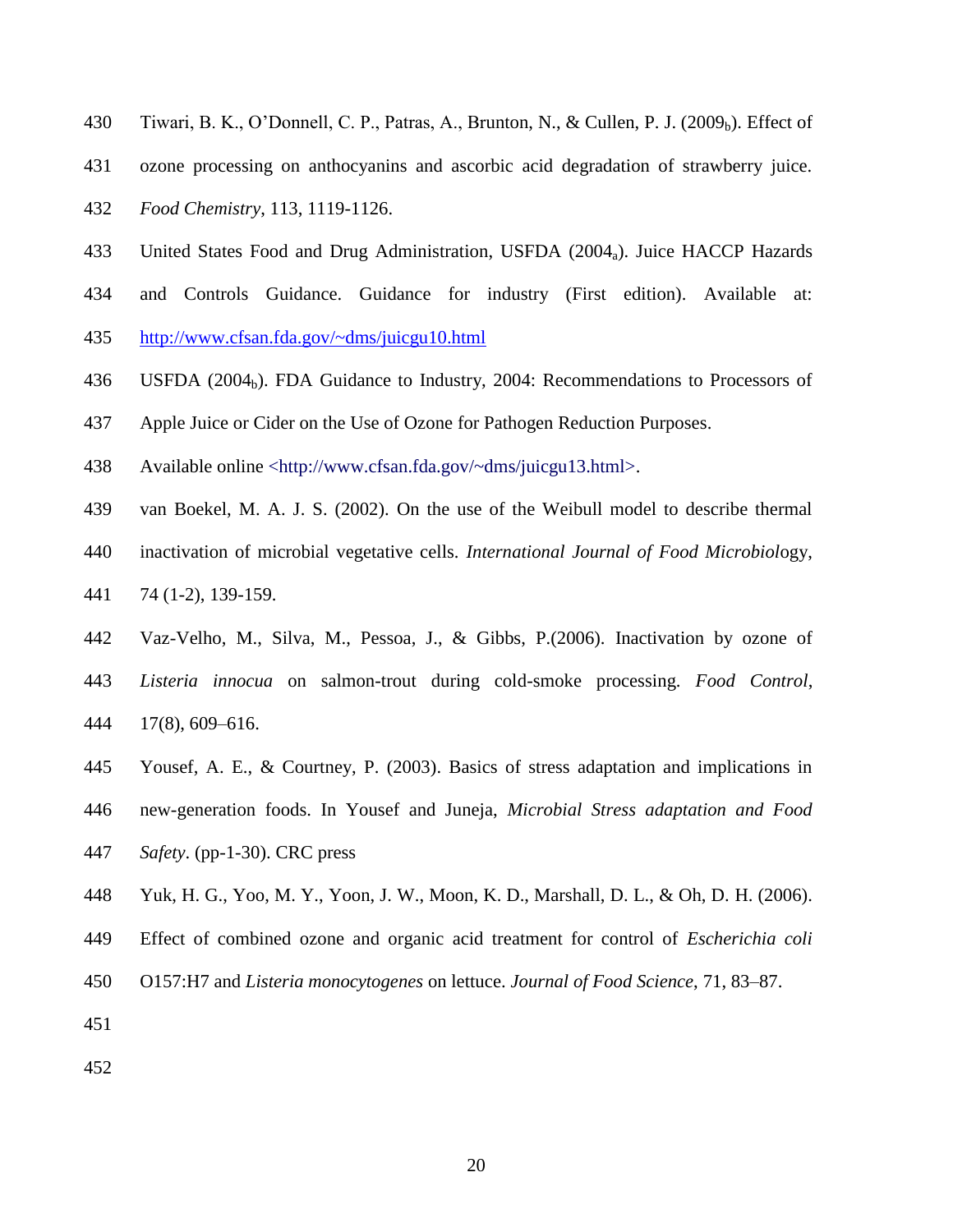## **Figure captions**

| 454 | Figure 1 | Schematics of the ozone processing equipment.            |
|-----|----------|----------------------------------------------------------|
| 455 | Figure 2 | Ozone inactivation of Listeria monocytogenes NCTC 11994  |
| 456 |          | (a) Control non acid-stressed cells                      |
| 457 |          | (b) Mild acid-stressed cells                             |
| 458 |          | (c) 1 h acid stress-habituated cells                     |
| 459 |          | (d) 18 h acid stress-habituated cells                    |
| 460 |          | (e) Habituated cells in orange juice                     |
| 461 | Figure 3 | Ozone inactivation of Listeria monocytogenes ATCC 7644   |
| 462 |          | (a) Control non acid-stressed cells                      |
| 463 |          | (b) Mild acid-stressed cells                             |
| 464 |          | (c) 1 h acid stress-habituated cells                     |
| 465 |          | (d) 18 h acid stress-habituated cells                    |
| 466 |          | (e) Habituated cells in orange juice                     |
| 467 | Figure 4 | Ozone inactivation of <i>Listeria innocua</i> NCTC 11288 |
| 468 |          | (a) Control non acid-stressed cells                      |
| 469 |          | (b) Mild acid-stressed cells                             |
| 470 |          | (c) 1 h acid stress-habituated cells                     |
| 471 |          | (d) 18 h acid stress-habituated cells                    |
| 472 |          | (e) Habituated cells in orange juice                     |
| 473 |          |                                                          |
| 474 |          |                                                          |
| 475 |          |                                                          |
| 476 |          |                                                          |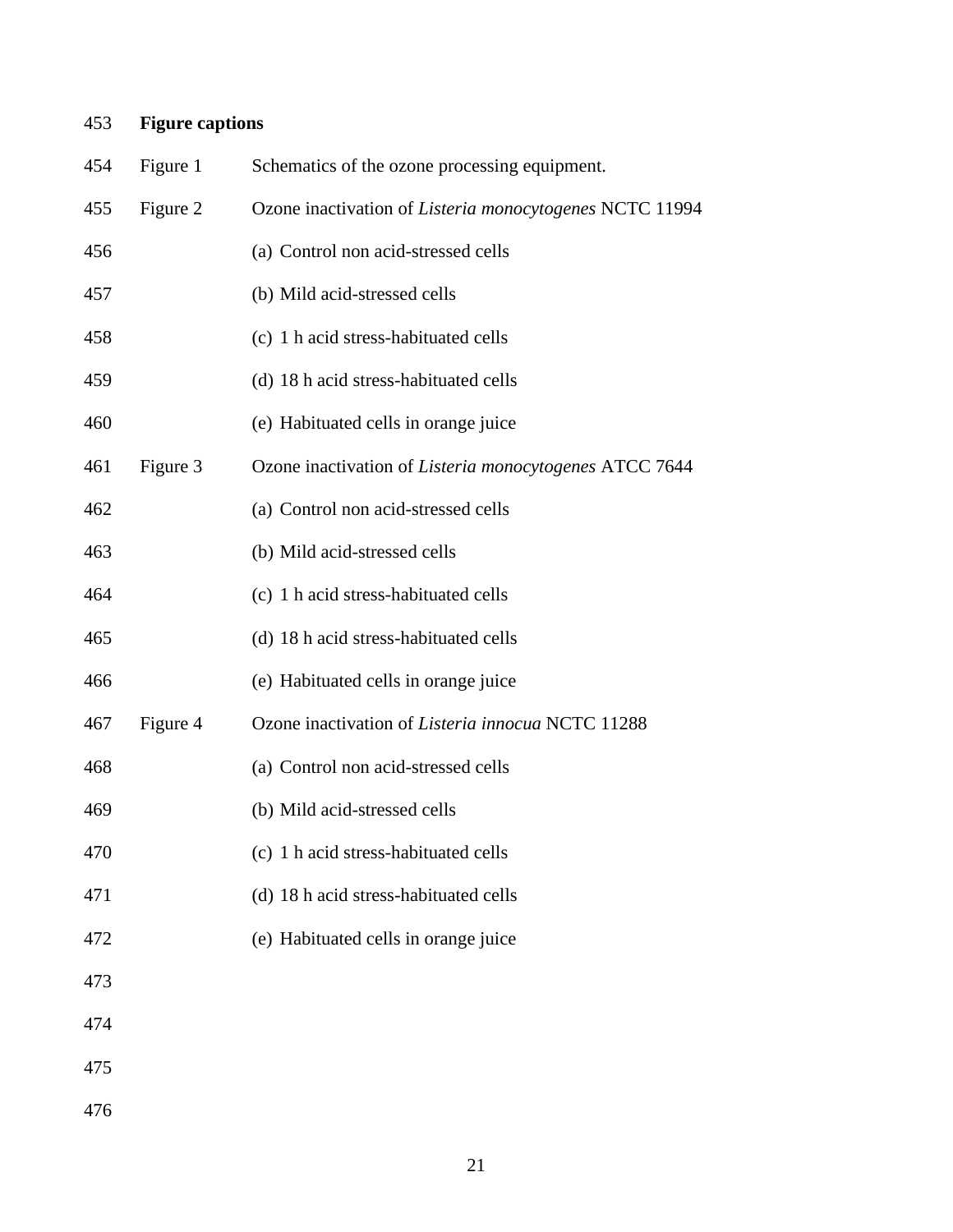| Microorganism                           | Condition                            | $\delta$ (min) ± STE | $p\pm$ STE      | $R^2$ | $t_{5d}$ (min)    | Recovery<br>index  | % injury |
|-----------------------------------------|--------------------------------------|----------------------|-----------------|-------|-------------------|--------------------|----------|
|                                         | Control non-acid stressed            | $3.48 \pm 0.64$      | $3.17 \pm 1.04$ | 0.93  | $5.78^{a}$        | 0.99 <sup>K</sup>  | 95.9     |
| L. monocytogenes                        | mild-acid stressed cells             | $3.07 \pm 0.55$      | $1.97 \pm 0.41$ | 0.96  | $6.95^{b}$        | 0.76 <sup>1</sup>  | 99.7     |
| <b>NCTC 11994</b>                       | 1h acid stress-habituation           | $4.05 \pm 0.40$      | $2.64 \pm 0.38$ | 0.98  | $7.45^{\circ}$    | 0.79 <sup>1</sup>  | 97.8     |
|                                         | 18 h acid stress-habituation         | $4.45 \pm 0.69$      | $2.52 \pm 0.65$ | 0.93  | 8.44 <sup>d</sup> | 0.60 <sup>lm</sup> | 99.9     |
|                                         | Habituated cells in orange juice     | $2.96 \pm 0.73$      | $1.97 \pm 0.48$ | 0.94  | $6.69^{ab}$       | $0.89^{k}$         | 76.6     |
|                                         | Control non-acid stressed            | $2.99 \pm 0.47$      | $2.84 \pm 0.64$ | 0.94  | $5.27^e$          | $0.98^n$           | 91.6     |
|                                         | mild-acid stressed cells             | $3.17 \pm 0.30$      | $2.89 \pm 0.42$ | 0.98  | $5.53^e$          | 1.00 <sup>n</sup>  | 99.8     |
|                                         | 1h acid stress-habituation           | $4.12 \pm 0.90$      | $2.74 \pm 0.89$ | 0.90  | $7.41^t$          | $0.75^{\circ}$     | 99.3     |
| L. <i>monocytogenes</i>                 |                                      |                      |                 |       |                   |                    |          |
| <b>ATCC 7644</b>                        | 18h acid stress-habituation          | $4.54 \pm 0.52$      | $3.00 \pm 0.60$ | 0.95  | $7.77^{\rm f}$    | 0.80 <sup>n</sup>  | 99.2     |
|                                         | Habituated cells in orange juice     | $1.43 \pm 0.56$      | $1.14 \pm 0.24$ | 0.95  | $5.87^e$          | 0.86 <sup>n</sup>  | 97.4     |
|                                         | Control non-acid stressed            | $2.94 \pm 0.66$      | $2.66 \pm 0.82$ | 0.91  | $5.38^{h}$        | $0.96^{p}$         | 74.6     |
| L. innocua NCTC                         | mild-acid stressed cells             | $3.44 \pm 0.47$      | $4.14 \pm 1.45$ | 0.94  | 5.08 <sup>h</sup> | 1.0 <sup>q</sup>   | 99.8     |
| 11288                                   | Th acid stress-habituation           | $4.17 \pm 0.34$      | $4.33 \pm 0.96$ | 0.97  | 6.05 <sup>1</sup> | 0.85 <sup>pr</sup> | 98.4     |
|                                         | 18h acid stress-habituation          | $4.12 \pm 0.42$      | $2.62 \pm 0.40$ | 0.97  | 7.60 <sup>j</sup> | 0.80 <sup>r</sup>  | 89.5     |
|                                         | Habituated cells in orange juice     | $1.82 \pm 0.88$      | $1.30 \pm 0.40$ | 0.91  | 6.26 <sup>1</sup> | 0.83 <sup>r</sup>  | 66.7     |
| $\delta$ –<br>$STF -$<br>standard error | time for the first decimal reduction |                      |                 |       |                   |                    |          |

Table 1: Parameters of the Weibull model and the time required to reach a 5 log reduction for *Listeria* strains in orange juice (Different letters indicate a significant difference at the 0.05 level between each type of condition).

STE - standard error

parameters related to the scale and shape of the inactivation curve

 $R^2$ coefficient of determination

% injury- calculated using equation 1

Recovery index- t*5d* determined on Palcam divided by t*5d* determined on TSA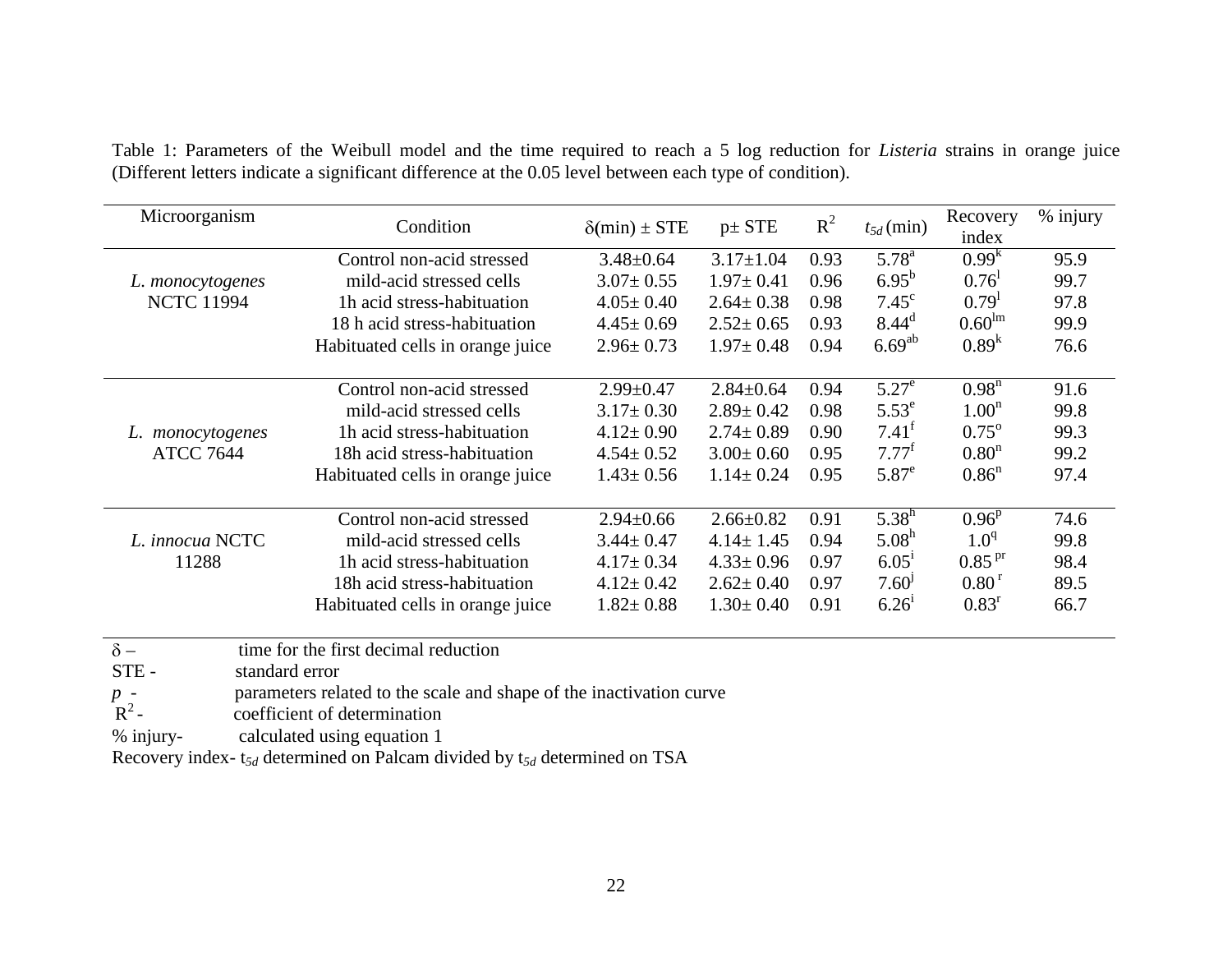

**Fig. 1**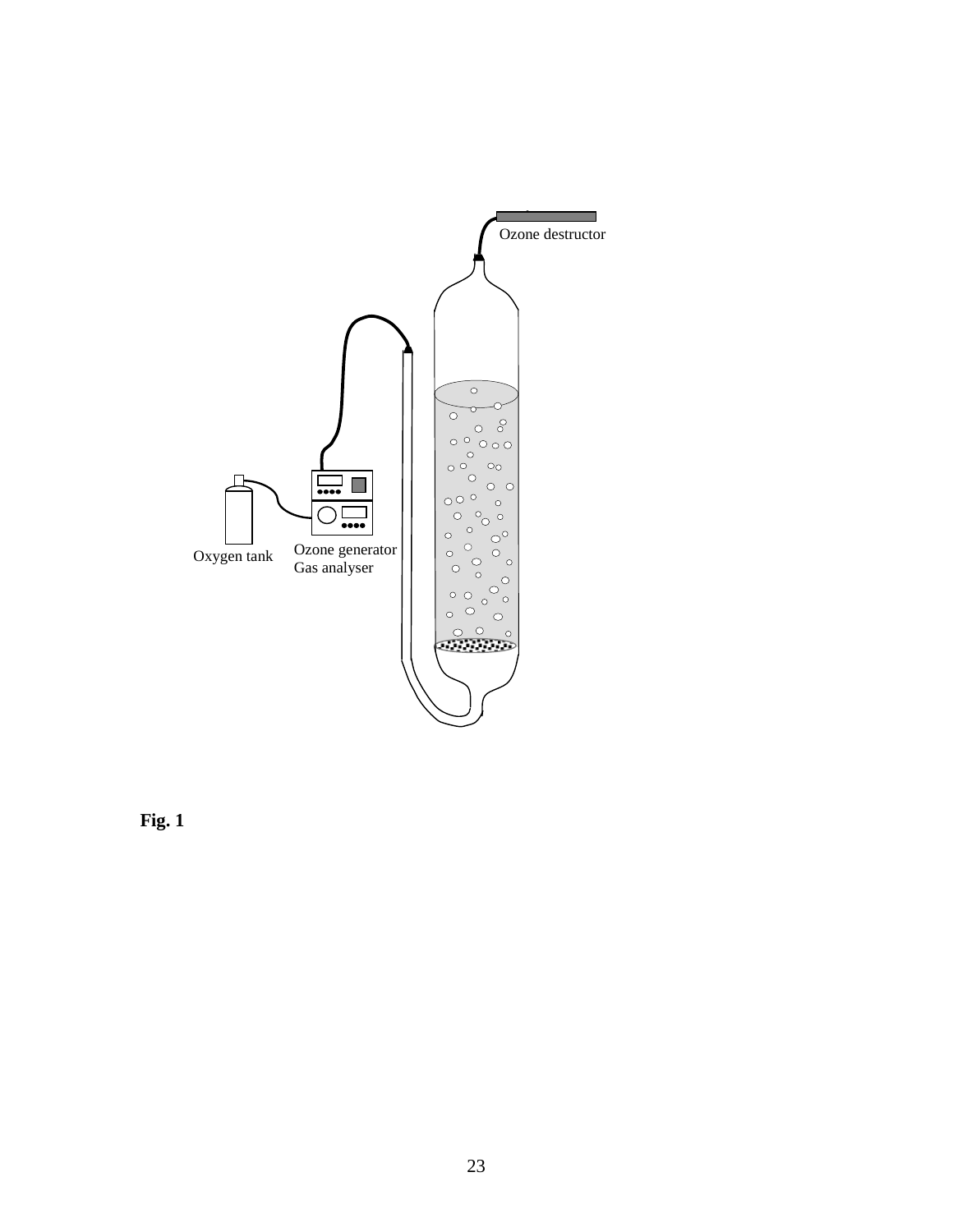



**Fig. 2**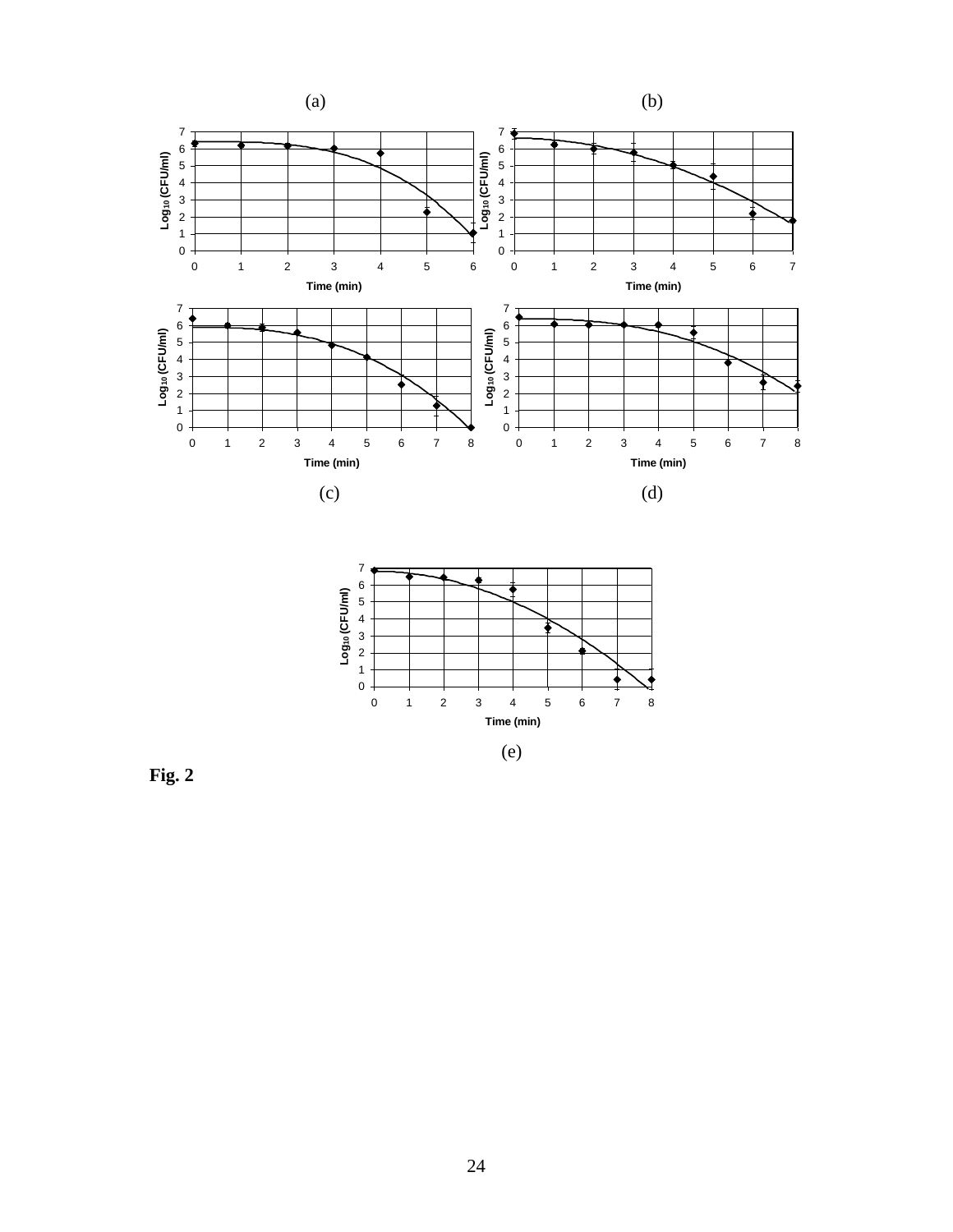

**Fig. 3**